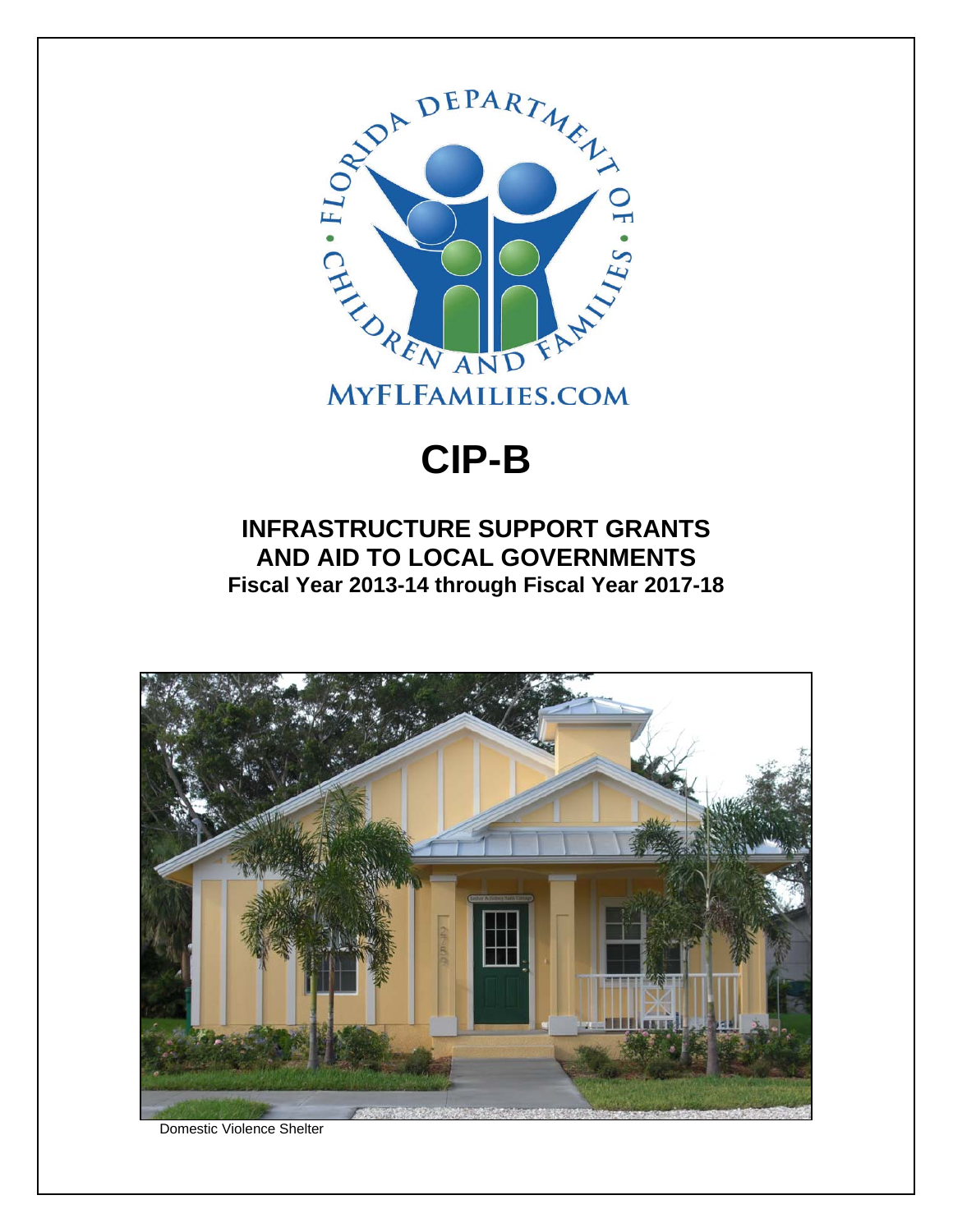## **CIP-B Infrastructure Support Grants and Aid to Local Governments**

| Children & Families<br>Agency:                                                                                                               |                  |                  | <b>Appropriation Category:</b>        |                                                     |              |
|----------------------------------------------------------------------------------------------------------------------------------------------|------------------|------------------|---------------------------------------|-----------------------------------------------------|--------------|
| <b>Service:</b>                                                                                                                              |                  |                  | <b>LAS/PBS Budget Entity</b><br>Code: |                                                     |              |
| LRPP NARRATIVE PAGES DESCRIBING GRANTS TO LOCAL GOVERNMENTS                                                                                  |                  |                  |                                       |                                                     |              |
| <b>Fund Source</b>                                                                                                                           |                  |                  |                                       |                                                     |              |
| In the previous six years, funds have been appropriated for Adult Protection, Children's Mental Health and<br>Mental Health/Substance Abuse. |                  |                  |                                       |                                                     |              |
| <b>Authority</b><br>The State of Florida, Department of Children and Families, by authority in Chapter 20, 216, 393 and 402, F.S.,           |                  |                  |                                       |                                                     |              |
| administers state funds appropriated by the Florida State Legislature. A written agreement is executed by the                                |                  |                  |                                       |                                                     |              |
| grantee and approved by the department as to intent, form and legality. In the event of a breach or                                          |                  |                  |                                       |                                                     |              |
| termination of agreement, the grantee agrees to pay all costs of collection of monies due to the department.                                 |                  |                  |                                       |                                                     |              |
| Any real property purchased with funds is subject to a lien in favor of the State of Florida. Districts                                      |                  |                  |                                       |                                                     |              |
| monitor performance of agreement to ensure that the interests of the state are well represented.                                             |                  |                  |                                       |                                                     |              |
| <b>Funding</b><br><b>Historical Funding</b>                                                                                                  | FY 2004-2005     | FY 2005-2006     | FY 2006-2007                          | FY 2007-2008                                        | FY 2008-2009 |
| <b>GR</b>                                                                                                                                    |                  | \$500,000        | 5,500,000                             |                                                     |              |
| <b>DVTF</b>                                                                                                                                  | 4,000,000        |                  |                                       |                                                     |              |
| <b>SSBGTF</b><br><b>TSTF</b>                                                                                                                 |                  |                  | 1,000,000                             | 1,770,000                                           | 3,000,000    |
| <b>Projected Funding</b>                                                                                                                     |                  |                  |                                       | FY 2009-2010 FY 2010-2011 FY 2011-2012 FY 2012-2013 | FY 2013-2014 |
| <b>GR</b>                                                                                                                                    | $\boldsymbol{0}$ | $\boldsymbol{0}$ | $\theta$                              | 600,000                                             | $\theta$     |
| There have been no requests from the districts. We anticipate no submittals at this time                                                     |                  |                  |                                       |                                                     |              |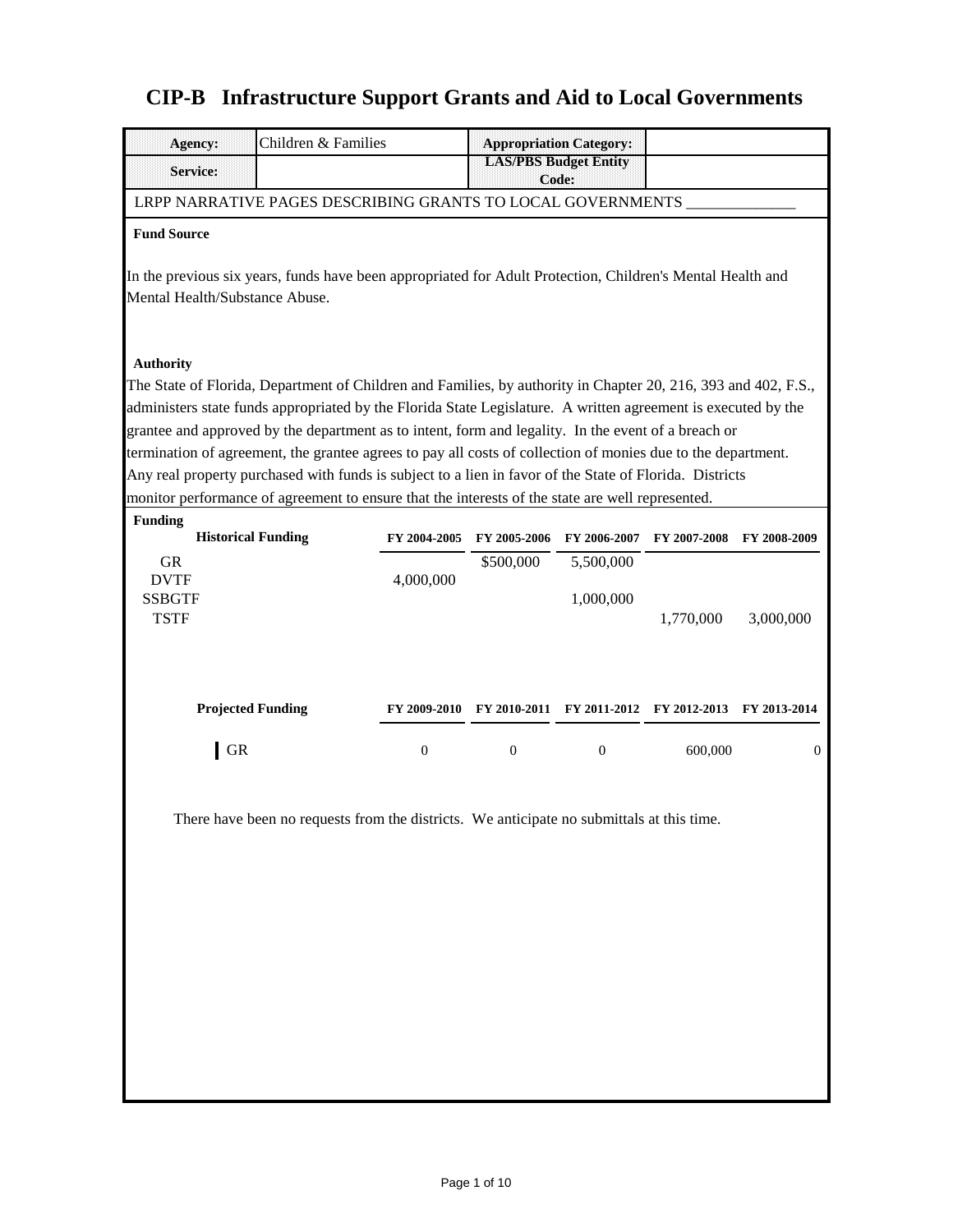| <b>FY</b> | Line Item             | Project                                                                       | Amount          | <b>District</b> | Entity                          |
|-----------|-----------------------|-------------------------------------------------------------------------------|-----------------|-----------------|---------------------------------|
| $12 - 13$ | 360A                  | Children's Mental Health Multi-Purpose Wellness Center                        | \$<br>600,000   | 07              | Children's Mental Health        |
|           | <b>FY 11-12 TOTAL</b> |                                                                               | \$0             |                 |                                 |
|           | <b>FY 10-11 TOTAL</b> |                                                                               | \$0             |                 |                                 |
|           | FY 09-10 TOTAL        |                                                                               | \$0             |                 |                                 |
| 08-09     | 340                   | Harbor House of Central Florida, Orlando                                      | \$<br>359,042   | 07              | <b>Adult Protection</b>         |
| 08-09     | 340                   | Women in Distress, Fort Lauderdale                                            | \$<br>939,627   | 10              | <b>Adult Protection</b>         |
| 08-09     | 340                   | Citrus County Abuse Shelter (CASA), Inverness                                 | \$<br>261,966   | 13              | <b>Adult Protection</b>         |
| 08-09     | 340                   | Creative Services, Ocala                                                      | \$<br>66,160    | 13              | <b>Adult Protection</b>         |
| 08-09     | 340                   | Haven of Lake and Sumter, Leesburg                                            | \$<br>324,651   | 13              | <b>Adult Protection</b>         |
| 08-09     | 340                   | HOPE Family Services, Bradenton                                               | \$<br>1,048,554 | 23              | <b>Adult Protection</b>         |
|           | FY 08-09 TOTAL        |                                                                               | \$<br>3,000,000 |                 |                                 |
| $07 - 08$ | 395                   | Emergency 30-Bed Children's Crisis Unit                                       | \$<br>500,000   | 15              | <b>Children's Mental Health</b> |
| $07 - 08$ | 415A                  | Adolescent Residential Substance Abuse Treatment Facility -<br>Citrus, Marion | \$<br>1,250,000 | 13              | Substance Abuse                 |
| $07 - 08$ | 415A                  | Village Residential Kitchen Improvement Project - Miami-Dade                  | \$<br>520,000   | 11              | Substance Abuse                 |
|           | <b>FY 07-08 TOTAL</b> |                                                                               | \$<br>2,270,000 |                 |                                 |
| 06-07     | 345                   | Community Action Stops Abuse, St. Petersburg                                  | \$<br>23,000    | 23              | <b>Adult Protection</b>         |
| 06-07     | 345                   | Domestic Abuse Shelter, Marathon                                              | \$<br>172,550   | 11              | <b>Adult Protection</b>         |
| 06-07     | 345                   | Help Now, Kissimmee                                                           | \$<br>187,938   | 07              | <b>Adult Protection</b>         |
| 06-07     | 345                   | Hubbard House, Jacksonville                                                   | \$<br>553,540   | 04              | <b>Adult Protection</b>         |
| 06-07     | 345                   | Martha's House, Okeechobee                                                    | \$<br>290,283   | 15              | <b>Adult Protection</b>         |
| 06-07     | 345                   | Micah's Place, Fernandina Beach                                               | \$<br>17,248    | 04              | <b>Adult Protection</b>         |
| 06-07     | 345                   | Peace River Center, Bartow/Sebring                                            | \$<br>18,835    | 14              | <b>Adult Protection</b>         |
| 06-07     | 345                   | Peaceful Paths, Gainesville                                                   | \$<br>1,056,000 | 03              | <b>Adult Protection</b>         |
| 06-07     | 345                   | Refugee House, Tallahassee                                                    | \$<br>116,747   | 02              | <b>Adult Protection</b>         |
| 06-07     | 345                   | Safehouse of Seminole, Sanford                                                | \$<br>196,800   | 07              | <b>Adult Protection</b>         |
| 06-07     | 345                   | Safes pace, Ft. Pierce                                                        | \$<br>795,168   | 15              | <b>Adult Protection</b>         |
| 06-07     | 345                   | Safety Shelter of St. John's/Betty Griffin, St. Augustine                     | \$<br>409,762   | 04              | <b>Adult Protection</b>         |
| 06-07     | 345                   | Salvation Army of Brevard County, Cocoa                                       | \$<br>304,481   | 07              | <b>Adult Protection</b>         |
| 06-07     | 345                   | Shelter for Abuse Women & Children, Naples                                    | \$<br>758,258   | 08              | <b>Adult Protection</b>         |
| 06-07     | 345                   | Serene Harbor, Palm Bay                                                       | \$<br>536,586   | 07              | <b>Adult Protection</b>         |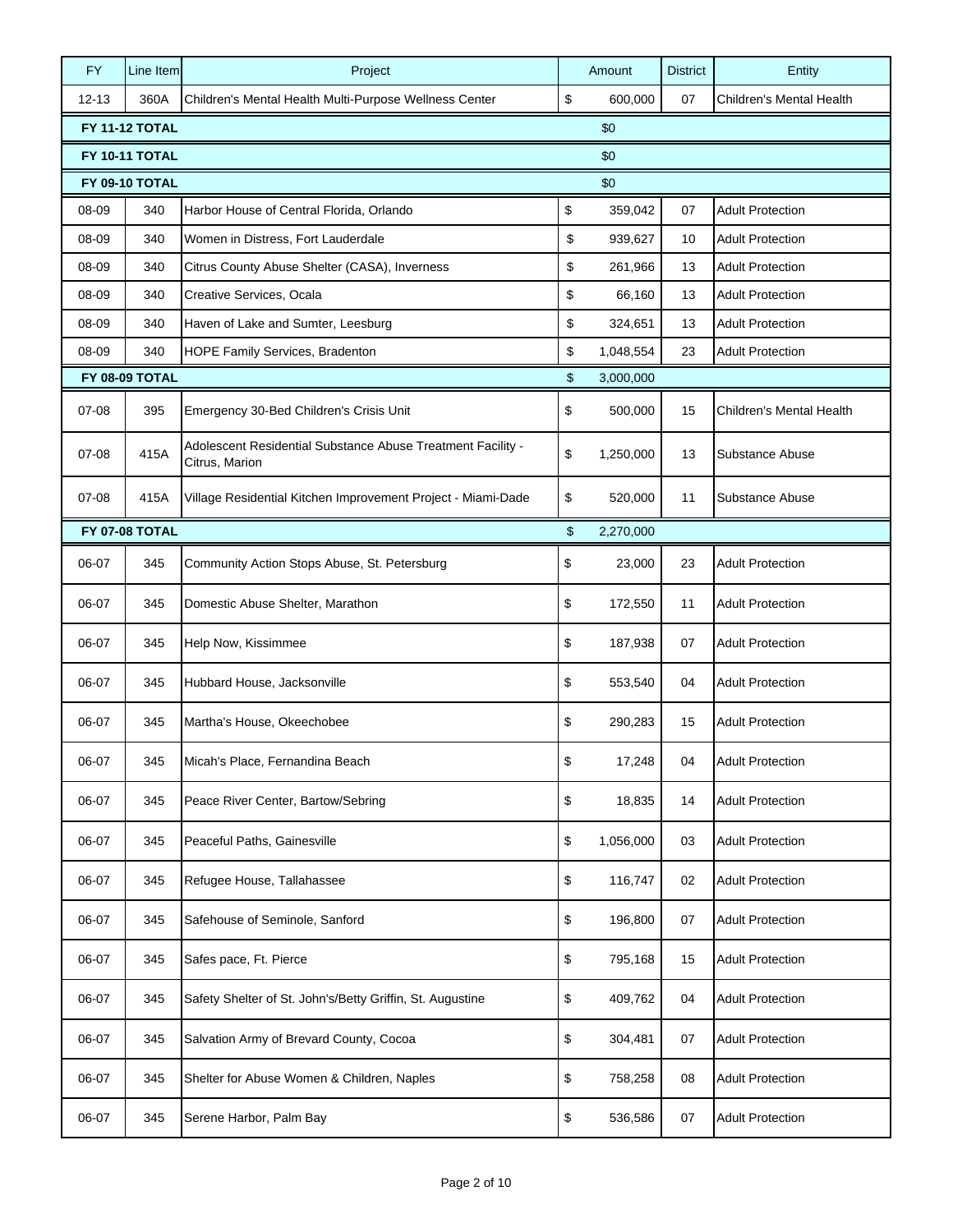| <b>FY</b>                                                                                                                                                                                                                                                                                                                                                                                                                 | Line Item                                                                   | Project                                                                                                                                                                                                                                                                        |    | Amount    | <b>District</b> | Entity                               |  |
|---------------------------------------------------------------------------------------------------------------------------------------------------------------------------------------------------------------------------------------------------------------------------------------------------------------------------------------------------------------------------------------------------------------------------|-----------------------------------------------------------------------------|--------------------------------------------------------------------------------------------------------------------------------------------------------------------------------------------------------------------------------------------------------------------------------|----|-----------|-----------------|--------------------------------------|--|
| 06-07                                                                                                                                                                                                                                                                                                                                                                                                                     | 345                                                                         | Sunrise of Pasco County, Dade City                                                                                                                                                                                                                                             | \$ | 62,804    | 23              | <b>Adult Protection</b>              |  |
| 06-07                                                                                                                                                                                                                                                                                                                                                                                                                     | 393A                                                                        | Mental Health/Substance Abuse Facilities from Social Services<br>Block Grant Trust Fund made available to address 2005 hurricane<br>impacts - emergency 30-bed children's crisis unit - Indian River,<br>Martin, Okeechobee, St. Lucie - New Horizons of the Treasure<br>Coast | \$ | 1,000,000 | 15              | Children's Mental Health<br>Services |  |
|                                                                                                                                                                                                                                                                                                                                                                                                                           | FY 06-07 TOTAL                                                              |                                                                                                                                                                                                                                                                                | \$ | 6,500,000 |                 |                                      |  |
| 05-06                                                                                                                                                                                                                                                                                                                                                                                                                     | Emergency Shelter and Transitional Housing from General Revenue Fund<br>284 |                                                                                                                                                                                                                                                                                |    |           |                 |                                      |  |
| 05-06                                                                                                                                                                                                                                                                                                                                                                                                                     | 284                                                                         | Lee Conlee House, Palatka                                                                                                                                                                                                                                                      |    | 304,490   | 03              | <b>Adult Protection</b>              |  |
| 05-06                                                                                                                                                                                                                                                                                                                                                                                                                     | 284                                                                         | Safes pace, Fort Pierce                                                                                                                                                                                                                                                        |    | 195,510   | 15              | <b>Adult Protection</b>              |  |
|                                                                                                                                                                                                                                                                                                                                                                                                                           | <b>FY 05-06 TOTAL</b>                                                       |                                                                                                                                                                                                                                                                                | \$ | 500,000   |                 |                                      |  |
| 04-05                                                                                                                                                                                                                                                                                                                                                                                                                     | 292                                                                         | Emergency Shelter and Transitional Housing from Domestic Violence Trust Fund                                                                                                                                                                                                   |    |           |                 |                                      |  |
| 04-05                                                                                                                                                                                                                                                                                                                                                                                                                     | 292                                                                         | Center for Abuse & Rape Emergencies (C.A.R.E.) - Charlotte<br>County                                                                                                                                                                                                           |    | 50,133    | 8               | <b>Adult Protection</b>              |  |
| 04-05                                                                                                                                                                                                                                                                                                                                                                                                                     | 292                                                                         | Community Action Stops Abuse, St. Petersburg                                                                                                                                                                                                                                   |    | 127,401   | 23              | <b>Adult Protection</b>              |  |
| 04-05                                                                                                                                                                                                                                                                                                                                                                                                                     | 292                                                                         | Citrus County Abuse Shelter, Inverness                                                                                                                                                                                                                                         |    | 883,199   | 13              | <b>Adult Protection</b>              |  |
| 04-05                                                                                                                                                                                                                                                                                                                                                                                                                     | 292                                                                         | Dawn Center - Hernando County - Brooksville                                                                                                                                                                                                                                    |    | 116,575   | 13              | <b>Adult Protection</b>              |  |
| 04-05                                                                                                                                                                                                                                                                                                                                                                                                                     | 292                                                                         | Family Life Center, Bunnell                                                                                                                                                                                                                                                    |    | 235,000   | 12              | <b>Adult Protection</b>              |  |
| 04-05                                                                                                                                                                                                                                                                                                                                                                                                                     | 292                                                                         | FavorHouse of NW FL, Pensacola                                                                                                                                                                                                                                                 |    | 71,337    | 1               | <b>Adult Protection</b>              |  |
| 04-05                                                                                                                                                                                                                                                                                                                                                                                                                     | 292                                                                         | HOPE Family Services, Bradenton                                                                                                                                                                                                                                                |    | 371,300   | 23              | <b>Adult Protection</b>              |  |
| 04-05                                                                                                                                                                                                                                                                                                                                                                                                                     | 292                                                                         | Peace River Center, Bartow/Sebring                                                                                                                                                                                                                                             |    | 22,596.20 | 14              | <b>Adult Protection</b>              |  |
| 04-05                                                                                                                                                                                                                                                                                                                                                                                                                     | 292                                                                         | The Haven of Religious Community Services, Clearwater                                                                                                                                                                                                                          |    | 9,604.80  | 23              | <b>Adult Protection</b>              |  |
| 04-05                                                                                                                                                                                                                                                                                                                                                                                                                     | 292                                                                         | Domestic Abuse Council, Daytona Beach                                                                                                                                                                                                                                          |    | 87,033    | 12              | <b>Adult Protection</b>              |  |
| 04-05                                                                                                                                                                                                                                                                                                                                                                                                                     | 292                                                                         | Serene Harbor, Palm Bay                                                                                                                                                                                                                                                        |    | 651,240   | $\overline{7}$  | <b>Adult Protection</b>              |  |
| 04-05                                                                                                                                                                                                                                                                                                                                                                                                                     | 292                                                                         | Shelter House, Ft. Walton Beach                                                                                                                                                                                                                                                |    | 27,741    | 1               | <b>Adult Protection</b>              |  |
| 04-05                                                                                                                                                                                                                                                                                                                                                                                                                     | 292                                                                         | Safe Place and Rape Crisis Center of Sarasota (SPARCC)                                                                                                                                                                                                                         |    | 470,000   | 23              | <b>Adult Protection</b>              |  |
| 04-05                                                                                                                                                                                                                                                                                                                                                                                                                     | 292                                                                         | Safety Shelter of St. John's/Betty Griffin, St. Augustine                                                                                                                                                                                                                      |    | 564,000   | 4               | <b>Adult Protection</b>              |  |
| 04-05                                                                                                                                                                                                                                                                                                                                                                                                                     | 292                                                                         | Sunrise of Pasco County, Dade City                                                                                                                                                                                                                                             |    | 157,581   | 23              | <b>Adult Protection</b>              |  |
| 04-05                                                                                                                                                                                                                                                                                                                                                                                                                     | 292                                                                         | Vivid Visions, Live Oak                                                                                                                                                                                                                                                        |    | 155,259   | 3               | <b>Adult Protection</b>              |  |
|                                                                                                                                                                                                                                                                                                                                                                                                                           | FY 04-05 TOTAL                                                              |                                                                                                                                                                                                                                                                                | \$ | 4,000,000 |                 |                                      |  |
|                                                                                                                                                                                                                                                                                                                                                                                                                           | FY 03-04 TOTAL                                                              |                                                                                                                                                                                                                                                                                | \$ |           |                 |                                      |  |
| Emergency shelter and transitional housing for construction, renovation and maintenance of certified domestic violence centers<br>to fund all or part of any unpaid cost associated with a construction project that is either totally or partially completed as long as<br>02-03<br>311<br>the project meets the criteria for participating in the program as set forth in section 39.9055, F.S. \$4,000,000 as follows: |                                                                             |                                                                                                                                                                                                                                                                                |    |           |                 |                                      |  |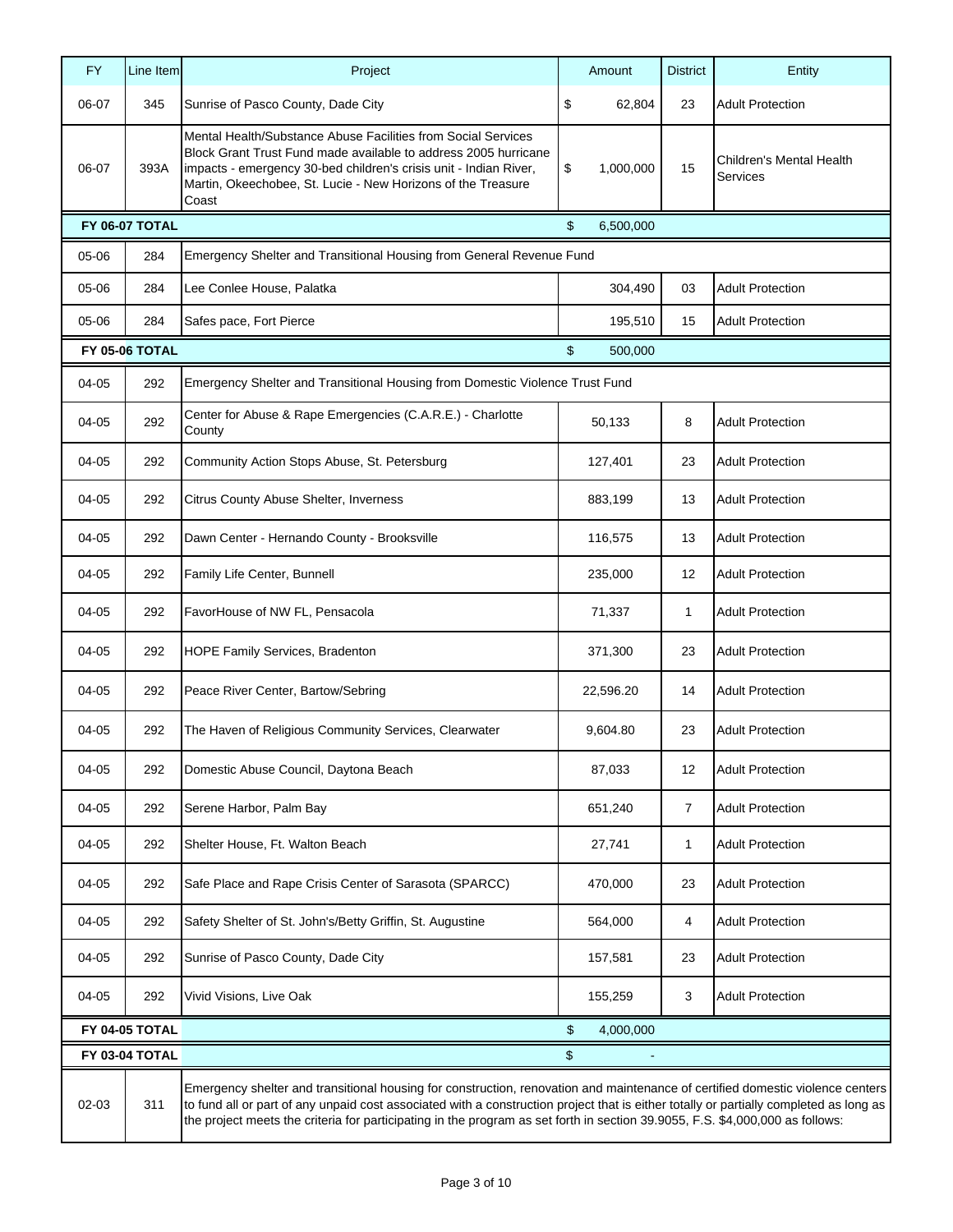| <b>FY</b> | Line Item      | Project                                                                                                                                                                                                                                                                               | Amount          | <b>District</b> | Entity                  |
|-----------|----------------|---------------------------------------------------------------------------------------------------------------------------------------------------------------------------------------------------------------------------------------------------------------------------------------|-----------------|-----------------|-------------------------|
| $02 - 03$ | 311            | Salvation Army Domestic Violence/Rape Crisis Program - Bay<br>County                                                                                                                                                                                                                  | 471,245         | 2               | <b>Adult Protection</b> |
| $02 - 03$ | 311            | Another Way - Levy County                                                                                                                                                                                                                                                             | 787,925         | 3               | <b>Adult Protection</b> |
| $02 - 03$ | 311            | Quigley House - Clay County                                                                                                                                                                                                                                                           | 11,439          | 4               | <b>Adult Protection</b> |
| $02 - 03$ | 311            | Hubbard House - Duval County                                                                                                                                                                                                                                                          | 27,949          | 4               | <b>Adult Protection</b> |
| 02-03     | 311            | Safe House - Seminole County                                                                                                                                                                                                                                                          | 801,120         | $\overline{7}$  | <b>Adult Protection</b> |
| $02 - 03$ | 311            | Salvation Army Domestic Violence Program - Brevard County                                                                                                                                                                                                                             | 787,890         | $\overline{7}$  | <b>Adult Protection</b> |
| $02 - 03$ | 311            | Harbor House - Orange County                                                                                                                                                                                                                                                          | 172,246         | $\overline{7}$  | <b>Adult Protection</b> |
| $02 - 03$ | 311            | Center for Abuse & Rape Emergencies (C.A.R.E.) - Charlotte<br>County                                                                                                                                                                                                                  | 191,021         | 8               | <b>Adult Protection</b> |
| $02 - 03$ | 311            | Miami-Dade Advocates for Victims - Dade County                                                                                                                                                                                                                                        | 303,951         | 11              | <b>Adult Protection</b> |
| 02-03     | 311            | Domestic Abuse Shelter - Monroe County                                                                                                                                                                                                                                                | 28,270          | 11              | <b>Adult Protection</b> |
| $02 - 03$ | 311            | Dawn Center - Hernando County                                                                                                                                                                                                                                                         | 179,650         | 13              | <b>Adult Protection</b> |
| $02 - 03$ | 311            | Peace River Center - Polk County                                                                                                                                                                                                                                                      | 21,736          | 14              | <b>Adult Protection</b> |
| $02 - 03$ | 311            | Safe Space, Inc. - St. Lucie County                                                                                                                                                                                                                                                   | 173,904         | 15              | <b>Adult Protection</b> |
| $02 - 03$ | 311            | Sunrise - Pasco County                                                                                                                                                                                                                                                                | 41,654          | 23              | <b>Adult Protection</b> |
|           | FY 02-03 TOTAL |                                                                                                                                                                                                                                                                                       | \$<br>4,000,000 |                 |                         |
| $01 - 02$ | 339            | Emergency shelter and transitional housing for construction, renovation and maintenance of certified domestic violence centers<br>in accordance of the provisions of section 39.9055, F.S. \$2 million as follows:                                                                    |                 |                 |                         |
| $01 - 02$ | 339            | Shelter for Abuse Women, Naples                                                                                                                                                                                                                                                       | 8,034           | 8               | <b>Adult Protection</b> |
| $01 - 02$ | 339            | Peace River Center, Bartow                                                                                                                                                                                                                                                            | 17,575          | 14              | <b>Adult Protection</b> |
| $01 - 02$ | 339            | Haven of Lake and Sumter Counties, Leesburg                                                                                                                                                                                                                                           | 111,536         | 13              | <b>Adult Protection</b> |
| $01 - 02$ | 339            | Peaceful Paths Domestic Abuse Network, Gainesville                                                                                                                                                                                                                                    | 275,049         | 3               | <b>Adult Protection</b> |
| $01 - 02$ | 339            | FavorHouse of NW FL, Pensacola                                                                                                                                                                                                                                                        | 24,500          | 1               | <b>Adult Protection</b> |
| $01 - 02$ | 339            | Domestic Abuse Council, Daytona Beach                                                                                                                                                                                                                                                 | 475,000         | 12              | <b>Adult Protection</b> |
| $01 - 02$ | 339            | Refuge House, Tallahassee                                                                                                                                                                                                                                                             | 475,000         | 2               | <b>Adult Protection</b> |
| $01 - 02$ | 339            | Shelter House, Ft. Walton Beach                                                                                                                                                                                                                                                       | 91,984          | $\mathbf{1}$    | <b>Adult Protection</b> |
| $01 - 02$ | 339            | Domestic Abuse Shelter, Marathon Shores                                                                                                                                                                                                                                               | 41,753          | 11              | <b>Adult Protection</b> |
| $01 - 02$ | 339            | Safety Shelter of St. John's County, St. Augustine                                                                                                                                                                                                                                    | 433,693         | 4               | <b>Adult Protection</b> |
| $01 - 02$ | 339            | Sunrise of Pasco County, Dade City                                                                                                                                                                                                                                                    | 45,876          | 23              | <b>Adult Protection</b> |
|           | FY 01-02 TOTAL |                                                                                                                                                                                                                                                                                       | \$<br>2,000,000 |                 |                         |
| $00 - 01$ | 302A           | Competitive grants to domestic violence centers for repairs and renovations to emergency shelters. 10 percent local match is<br>required. In-kind match is allowable & the department shall develop criteria governing grant application & review process. \$2<br>million as follows: |                 |                 |                         |
| $00 - 01$ | 302A           | The Spring, Tampa                                                                                                                                                                                                                                                                     | 190,000         | 23              | <b>Adult Protection</b> |
| $00 - 01$ | 302A           | The Haven of Religious Community, Clearwater                                                                                                                                                                                                                                          | 223,715         | 23              | <b>Adult Protection</b> |
| $00 - 01$ | 302A           | Women in Distress of Broward County, Ft. Lauderdale                                                                                                                                                                                                                                   | 359,319         | 10              | <b>Adult Protection</b> |
| $00 - 01$ | 302A           | Shelter for Abused Women, Naples                                                                                                                                                                                                                                                      | 823,216         | 8               | <b>Adult Protection</b> |
| $00 - 01$ | 302A           | Aid to Victims of Domestic Abuse, Delray Beach                                                                                                                                                                                                                                        | 166,250         | 9               | <b>Adult Protection</b> |
| $00 - 01$ | 302A           | Abuse Counseling and Treatment, Ft. Myers                                                                                                                                                                                                                                             | 237,500         | 8               | <b>Adult Protection</b> |
| $00 - 01$ | 325B           | Children's Advocacy Center - Relocation Hillsborough County                                                                                                                                                                                                                           | 125,000         | 6               | <b>Adult Protection</b> |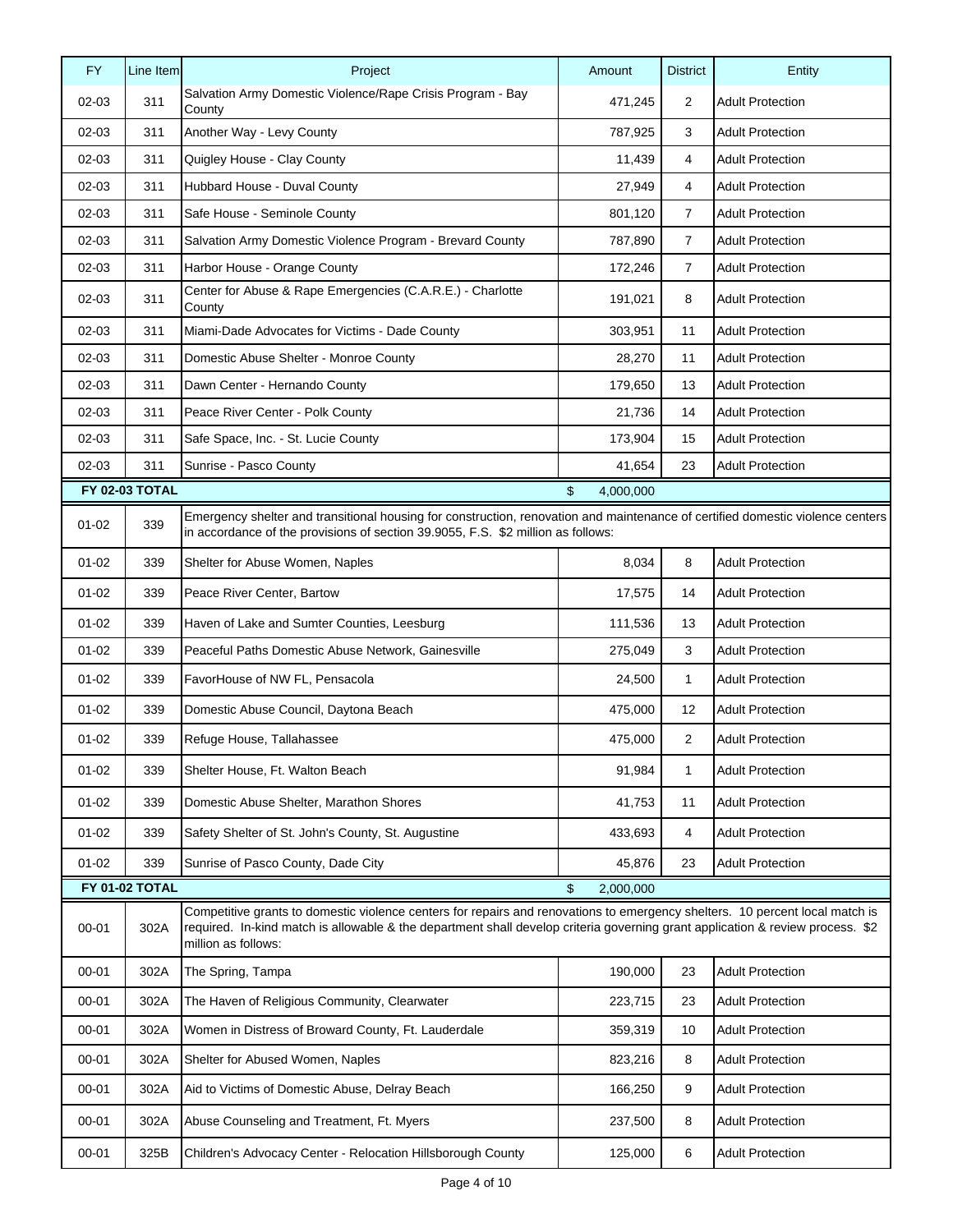| <b>FY</b> | Line Item      | Project                                                                                                   | Amount          | <b>District</b> | Entity                        |
|-----------|----------------|-----------------------------------------------------------------------------------------------------------|-----------------|-----------------|-------------------------------|
| $00 - 01$ | 325B           | HIS House Dawn & Horizon on Landmark Learning - Dade County                                               | 250,000         | 11              | <b>Adult Protection</b>       |
| $00 - 01$ | 347A           | Easter Seals Building - Volusia County                                                                    | 325,000         | 12              | Persons with Disabilities     |
| $00 - 01$ | 369A           | Hillsborough County Crisis Center                                                                         | 500,000         | 6               | <b>Mental Health</b>          |
| $00 - 01$ | 398A           | Specialized Treatment, Education and Prevention Services, Inc.<br>(STEPS) - Orange County                 | 150,000         | $\overline{7}$  | Substance Abuse               |
|           | FY 00-01 TOTAL |                                                                                                           | \$<br>3,350,000 |                 |                               |
| 99-00     | 356C           | Village Families in Transition Program Dormitory Project - Dade<br>County                                 | 869,400         | 11              | Substance Abuse               |
| 99-00     | 356C           | STEPS, Inc. Expansion - Orange County Women's Residential<br>Treatment Level III Substance Abuse Facility | 150,000         | 7               | <b>Mental Health</b>          |
| 99-00     | 356C           | Manatee Glens' Adult Recovery Center - Manatee County                                                     | 100,000         | 6               | <b>Mental Health</b>          |
| 99-00     | 356C           | Community Outreach Services, Inc. - Volusia County                                                        | 275,000         | 12              | Substance Abuse               |
| 99-00     | 356C           | Mental Health Center of Jacksonville, Inc.                                                                | 169,182         | 4               | Substance Abuse               |
| 99-00     | 356C           | Ruth Cooper Center - Adult CSU - Lee County                                                               | 750,000         | 8               | <b>Mental Health</b>          |
| 99-00     | 356C           | Lock Towns CMHC, Inc. - Capital Repairs at South Florida State<br>Hospital - REVERTED                     | 600,000         | 11              | Mental Health                 |
| 99-00     | 356C           | New Horizons Land Acquisition - Treasure Coast                                                            | 500,000         | 15              | Mental Health                 |
| 99-00     | 356C           | Douglas Gardens CMHC - REVERTED                                                                           | 250,000         | 11              | Substance Abuse               |
| 99-00     | 356C           | Family Emergency Treatment Center - Manatee County                                                        | 750,000         | 6               | <b>Mental Health</b>          |
| 99-00     | 356C           | Seminole County Detoxification and Treatment Center                                                       | 300,000         | 7               | <b>Mental Health</b>          |
| 99-00     | 356C           | Hillsborough County Crisis Center                                                                         | 25,000          | 6               | <b>Mental Health</b>          |
| 99-00     | 356C           | Community Rehabilitation Center in Duval County                                                           | 100,000         | 4               | <b>Mental Health</b>          |
| 99-00     | 375D           | David Posnack-JAFCO Jewish Children's Village - Broward                                                   | 1,000,000       | 10              | <b>Family Safety</b>          |
| 99-00     | 375D           | Children's Home Society Independent Living Group Home for Girls<br>St. Lucie                              | 250,000         | 15              | <b>Family Safety</b>          |
| 99-00     | 375D           | Children's Advocacy Center of Okaloosa County                                                             | 100,000         | $\mathbf{1}$    | <b>Family Safety</b>          |
| 99-00     | 375E           | Domestic Violence Shelters for Abused Women in Collier County                                             | 500,000         | 8               | <b>Family Safety</b>          |
| 99-00     | 375F           | Salvation Army Child Day Care Center - Manatee County                                                     | 300,000         | 6               | <b>Family Safety</b>          |
| 99-00     | 375F           | TOTS, Inc. Day Care Center - Manatee County                                                               | 300,000         | 6               | <b>Family Safety</b>          |
| 99-00     | 390B           | Easter Seals Building Project - Volusia County                                                            | 200,000         | 12              | <b>Developmental Services</b> |
| 99-00     | 390B           | Manatee Association for Retarded Citizens, Inc. - Manatee County<br>\$643,086 REVERTED                    | 1,200,000       | 6               | <b>Developmental Services</b> |
| 99-00     | 390B           | St. Johns Association of Retarded Citizens                                                                | 250,000         | 4               | <b>Developmental Services</b> |
| 99-00     | 404A           | Gulf Coast Community Care Homeless Shelter - Pasco County                                                 | 200,000         | 5               | <b>Developmental Services</b> |
| 99-00     | 404A           | In the Pines, South - Palm Beach                                                                          | 500,000         | 9               | Economic Self-Sufficiency     |
|           | FY 99-00 TOTAL |                                                                                                           | \$<br>9,638,582 |                 |                               |
| 98-99     | 359            | Ruth Cooper Crisis Stabilization Unit in Lee County for Operational<br><b>Mental Health Services</b>      | 250,000         | 8               | <b>Mental Health</b>          |
| 98-99     | 361            | David Lawrence Detoxification Center in Collier County for<br><b>Operational Substance Abuse Services</b> | 200,000         | 8               | Mental Health                 |
| 98-99     | 368B           | Children's Crisis Stabilization Unit - Ruth Cooper Center                                                 | 250,000         | 8               | <b>Mental Health</b>          |
| 98-99     | 368C           | Drop In Centers - Our House Network - Purchase a Van                                                      | 25,000          | 15              | <b>Mental Health</b>          |
| 98-99     | 368D           | Hacienda Home Renovation - Residential Treatment Home for<br>Elderly                                      | 250,000         | 5               | <b>Mental Health</b>          |
| 98-99     | 368E           | Manatee Detoxification Center Construction                                                                | 300,000         | 6               | <b>Mental Health</b>          |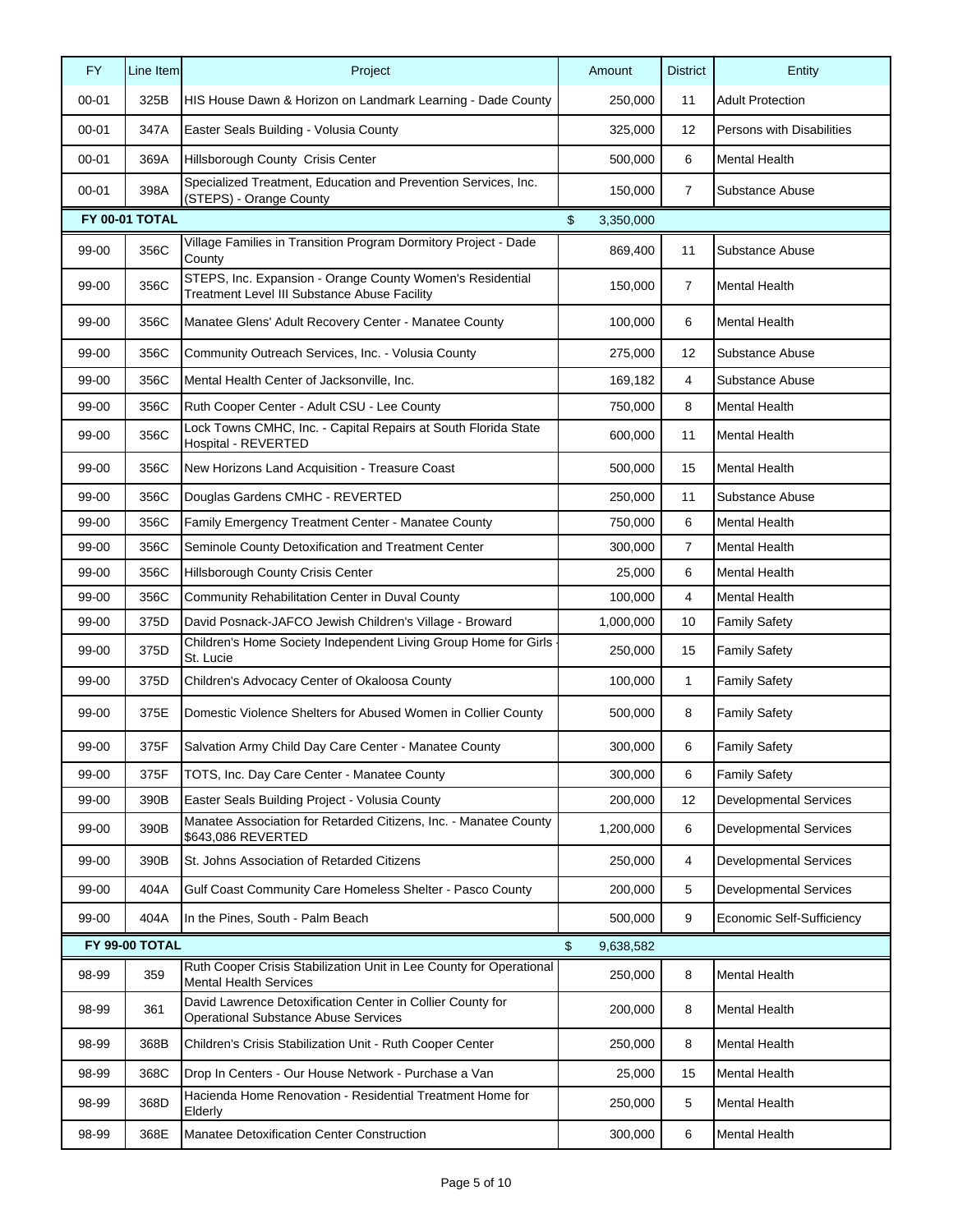| <b>FY</b> | Line Item      | Project                                                                                                                                                           | Amount          | <b>District</b> | Entity                                 |
|-----------|----------------|-------------------------------------------------------------------------------------------------------------------------------------------------------------------|-----------------|-----------------|----------------------------------------|
| 98-99     | 368F           | Forty-Fifth Street Mental Health Facility Roof Repairs - West Palm<br>Beach                                                                                       | 300,000         | 9               | <b>Mental Health</b>                   |
| 98-99     | 374A           | Salvation Army Day Care                                                                                                                                           | 300,000         | 6               | <b>Mental Health</b>                   |
| 98-99     | 378            | Improvements to the Homeless Assistance Center located in Dade<br>County                                                                                          | 200,000         | 11              | <b>Family Safety</b>                   |
| 98-99     | 390A           | Construction Projects for Homeless for a Soup Kitchen and Day<br>Care Center in Lee County                                                                        | 500,000         | 8               | <b>Family Safety</b>                   |
| 98-99     | 390B           | Non-Recurring Community Organization Projects for the<br>Installation of a Security System for the Salvation Army's Domestic<br>Violence Shelter in Pasco County. | 40,000          | 5               | <b>Family Safety</b>                   |
| 98-99     | 410A           | Fellowship House in Dade County                                                                                                                                   | 300,000         | 11              | Economic Self-Sufficiency              |
| 98-99     | 422A           | Construction Projects for the Camillus House Shelter for the<br>Homeless in Dade County                                                                           | 1,250,000       | 11              | Economic Self-Sufficiency              |
|           | FY 98-99 TOTAL |                                                                                                                                                                   | \$<br>4,165,000 |                 |                                        |
| 97-98     | 333B           | First Step's Detox Cocaine Babies Facility - Substance Abuse                                                                                                      | 550,000         | 8               | <b>Mental Health</b>                   |
| 97-98     | 333C           | Replace Roof for Non-Profit Mental Health Provider - 45th Street -<br>West Palm Beach                                                                             | 75,000          | 9               | <b>Mental Health</b>                   |
| 97-98     | 333D           | Construct Facility for Suncoast Center for Community Mental<br>Health - Child Guidance Facility - St. Petersburg                                                  | 175,000         | 5               | <b>Mental Health</b>                   |
| 97-98     | 333E           | Temporary Living Center - Pregnant Women and Children -<br>Orange County                                                                                          | 150,000         | $\overline{7}$  | <b>Mental Health</b>                   |
| 97-98     | 333F           | Lock Town Community Mental Health Center - Dade County                                                                                                            | 100,000         | 11              | <b>Mental Health</b>                   |
| 97-98     | 333G           | Stewart-Marchman - Flagler County Service Center - Construction<br>for Crisis Center                                                                              | 425,000         | 12              | <b>Mental Health</b>                   |
| 97-98     | 333H           | Lakeside Alternative Short-Term Residential Treatment - 23-Bed<br>Drug Treatment Center - Orange County                                                           | 125,000         | $\overline{7}$  | <b>Mental Health</b>                   |
| 97-98     | 3331           | River Region Human Service - Duval County                                                                                                                         | 250,000         | 4               | <b>Mental Health</b>                   |
| 97-98     | 352A           | Construct Day Care Center for Dade County Day Care Low Income                                                                                                     | 500,000         | 11              | <b>Family Safety</b>                   |
| 97-98     | 352B           | Baptist Children's Home Cottage Construction                                                                                                                      | 100,000         | 4               | <b>Family Safety</b>                   |
| 97-98     | 352C           | Okaloosa Boys and Girls Club                                                                                                                                      | 50,000          | 1               | <b>Family Safety</b>                   |
| 97-98     | 366A           | Center for Independence of Pasco County Construction                                                                                                              | 150,000         | 5               | <b>Developmental Services</b>          |
|           | FY 97-98 TOTAL |                                                                                                                                                                   | \$<br>2,650,000 |                 |                                        |
| 96-97     | 319            | Ruskin Community Service Center - South Hillsborough County                                                                                                       | 270,000         | 6               | Administration                         |
| 96-97     | 385B           | ACT/Stewart Marchman Joint Facility - Volusia County                                                                                                              | 550,000         | 12              | Alcohol, Drug Abuse & Mental<br>Health |
| 96-97     | 385C           | Crisis Stabilization Unit for Personal Enrichment through Mental<br>Health Services - Pinellas County                                                             | 900,000         | 5               | Alcohol, Drug Abuse & Mental<br>Health |
| 96-97     | 385D           | Mental Health Care Incorporated Capital Improvement Project -<br><b>Hillsborough County</b>                                                                       | 400,000         | 6               | Alcohol, Drug Abuse & Mental<br>Health |
| 96-97     | 386            | Putnam County Crisis Stabilization Unit to Complete Construction<br>of Detoxification and Crisis Stabilization Unit                                               | 400,000         | 3               | Alcohol, Drug Abuse & Mental<br>Health |
| 96-97     | 386B           | Central Housing and Assessment Center - Orange County<br><b>Community Mental Health</b>                                                                           | 360,000         | $\overline{7}$  | Alcohol, Drug Abuse & Mental<br>Health |
| 96-97     | 386C           | North Broward Crisis Stabilization Unit to replace facility at the<br>South Florida State Hospital                                                                | 700,000         | 10              | Alcohol, Drug Abuse & Mental<br>Health |
| 96-97     | 405A           | Baptist Children's Home to renovate Bishop Hall - Duval County                                                                                                    | 100,000         | 4               | Children & Families                    |
| 96-97     | 419B           | Renovate Resident Rooms - Hope Center of Miami - Dade County                                                                                                      | 150,000         | 11              | <b>Developmental Services</b>          |
| 96-97     | 451B           | County Health Units Construction Renovation - Project WARM in<br><b>Volusia County</b>                                                                            | 360,000         | 12              | <b>Health Services</b>                 |
| 96-97     | 451B           | Miami Community Health Center                                                                                                                                     | 200,000         | 11              | <b>Health Services</b>                 |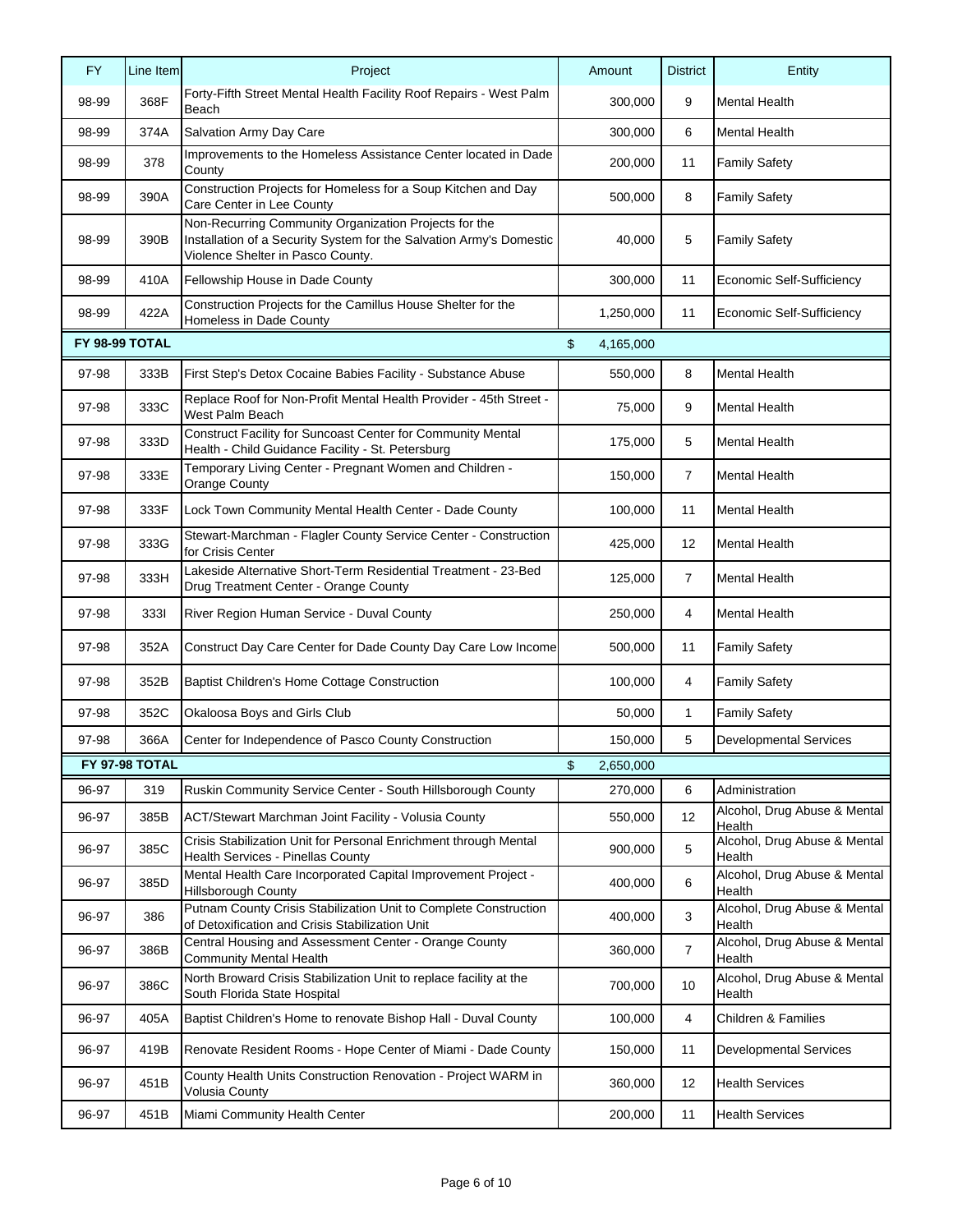| <b>FY</b> | Line Item             | Project                                                                                                                                                                                                                                                                | Amount                      | <b>District</b> | Entity                                 |
|-----------|-----------------------|------------------------------------------------------------------------------------------------------------------------------------------------------------------------------------------------------------------------------------------------------------------------|-----------------------------|-----------------|----------------------------------------|
| 96-97     | 451C                  | Health Facilities - Designated for Northshore Hospital Maternal<br>Outreach - Dewey W. Knight Jr. Family Medical Center - Dade<br>County                                                                                                                               | 270,000                     | 11              | <b>Health Services</b>                 |
| 96-97     | 451C                  | Caridad Health Clinic in Delray Beach - Palm Beach County                                                                                                                                                                                                              | 150,000                     | 9               | <b>Health Services</b>                 |
| 96-97     | 451C                  | Grants to federally qualified community health centers who are<br>members of a federally funded urban integrated services network<br>and who participate in common quality assurance, purchasing, and<br>information system development, and have demonstrated a need. | 675,000                     | 11              | <b>Health Services</b>                 |
|           | FY 96-97 TOTAL        |                                                                                                                                                                                                                                                                        | $\mathfrak{S}$<br>5,485,000 |                 |                                        |
| 95-96     | 403A                  | Crisis Stabilization Unit and Detox Facility - Putnam County                                                                                                                                                                                                           | 500,000                     | 3               | Alcohol, Drug Abuse & Mental<br>Health |
| 95-96     | 403A                  | Crisis Stabilization Unit - Broward County                                                                                                                                                                                                                             | 500,000                     | 10              | Alcohol, Drug Abuse & Mental<br>Health |
| 95-96     | 403A                  | Intensive Domicilliary for Chronic Abusers                                                                                                                                                                                                                             | 55,000                      | 12              | Alcohol, Drug Abuse & Mental<br>Health |
| 95-96     | 467B                  | Isabel Collier Read Health Park in Imokalee                                                                                                                                                                                                                            | 50,000                      | 8               | <b>Health Services</b>                 |
|           | <b>FY 95-96 TOTAL</b> |                                                                                                                                                                                                                                                                        | \$<br>1,105,000             |                 |                                        |
| 94-95     | 16A                   | Health and Social Services Providers and District 11 affected by<br>Hurricane Andrew in Dade County                                                                                                                                                                    | 3,939,697                   | 11              | Office of the Secretary                |
| 94-95     | 2089E                 | Mental Health Care, Incorporated - Bay Life Project                                                                                                                                                                                                                    | 600,000                     | 6               | Alcohol, Drug Abuse & Mental<br>Health |
| 94-95     | 2089F                 | Henderson Clinic - New Vistas Day Treatment Facility                                                                                                                                                                                                                   | 853,454                     | 10              | Alcohol, Drug Abuse & Mental<br>Health |
| 94-95     | 2089G                 | New Horizons Crisis Stabilization Unit                                                                                                                                                                                                                                 | 3,200,000                   | 15              | Alcohol, Drug Abuse & Mental<br>Health |
| 94-95     | 2089H                 | Miami Mental Health Center                                                                                                                                                                                                                                             | 1,200,000                   | 11              | Alcohol, Drug Abuse & Mental<br>Health |
| 94-95     | 20891                 | Apalachee Human Services Center, Inc. - Quincy Project                                                                                                                                                                                                                 | 1,000,000                   | $\overline{2}$  | Alcohol, Drug Abuse & Mental<br>Health |
| 94-95     | 2089J                 | Increased Mental Health Services for the South Florida State<br><b>Hospital Catchment Area</b>                                                                                                                                                                         | 1,500,000                   | 9, 10,<br>11    | Alcohol, Drug Abuse & Mental<br>Health |
| 94-95     | <b>SB68</b>           | Five 20-Bed Addiction Receiving and Mental Health Programs<br>from 94-95 Supplemental Appropriations, Substantive Legislation,<br>SB 68 to Districts 2, 5, 6, 7, 8, 9, 11                                                                                              | 100,000                     |                 | Alcohol, Drug Abuse & Mental<br>Health |
| 94-95     | <b>SB68</b>           | 30 Children's Crisis Stabilization Unit Beds for Alcohol, Drug<br>Abuse and Mental Health from 94-95 Supplemental Appropriations<br>Substantive Legislation - 15 districts                                                                                             | 340,909                     | all             | Alcohol, Drug Abuse & Mental<br>Health |
|           | FY 94-95 TOTAL        |                                                                                                                                                                                                                                                                        | \$<br>12,734,060            |                 |                                        |
| 93-94     | 2015                  | Redlands Christian Migrant Association                                                                                                                                                                                                                                 | 300,000                     | 8               | Children & Families                    |
| 93-94     | 2015                  | Washington County Association for Retarded Citizens                                                                                                                                                                                                                    | 350,000                     | 2               | Retardation                            |
| 93-94     | 2015                  | Children's Home Society of Florida                                                                                                                                                                                                                                     | 500,000                     | 10              | <b>Children &amp; Families</b>         |
| 93-94     | 2015                  | Community-Based Services Initiative to Districts 1, 3, 4, 6, 7, 9, 11,<br>12, 13, 14, 15                                                                                                                                                                               | 2,349,996                   |                 | Interprogram                           |
| 93-94     | 2015                  | Short-Term Therapeutic Residential Services to Children with<br>Mental Health and Substance Abuse - Awarded to Harbor<br>Behavioral Health Care Institute                                                                                                              | 900,000                     | 5               | Mental Health                          |
| 93-94     | 16A                   | Hurricane Andrew Recovery and Rebuilding                                                                                                                                                                                                                               | 15,758,789                  | 11              | Interprogram                           |
| 93-94     | 2015A                 | Public Health Units - Liberty City Public Health Unit                                                                                                                                                                                                                  | 3,200,000                   | 11              | <b>Health Services</b>                 |
| 93-94     | 2015A                 | Collier Public Health Unit - Imokalee                                                                                                                                                                                                                                  | 2,700,000                   | 8               | <b>Health Services</b>                 |
|           | FY 93-94 TOTAL        |                                                                                                                                                                                                                                                                        | \$<br>26,058,785            |                 |                                        |
| 92-93     | 16                    | Alban's Day Nursery                                                                                                                                                                                                                                                    | 67,778                      | 11              | Office of the Secretary                |
| 92-93     | 16                    | Association for Retarded Citizens                                                                                                                                                                                                                                      | 124,104                     | 11              | Office of the Secretary                |
| 92-93     | 16                    | <b>Baptist Hospital</b>                                                                                                                                                                                                                                                | 57,208                      | 11              | Office of the Secretary                |
| 92-93     | 16                    | <b>Big Brothers/Sisters</b>                                                                                                                                                                                                                                            | 48,357                      | 11              | Office of the Secretary                |
| 92-93     | 16                    | Boystown of Florida                                                                                                                                                                                                                                                    | 111,452                     | 11              | Office of the Secretary                |
| 92-93     | 16                    | Catholic Home for Children                                                                                                                                                                                                                                             | 200,000                     | 11              | Office of the Secretary                |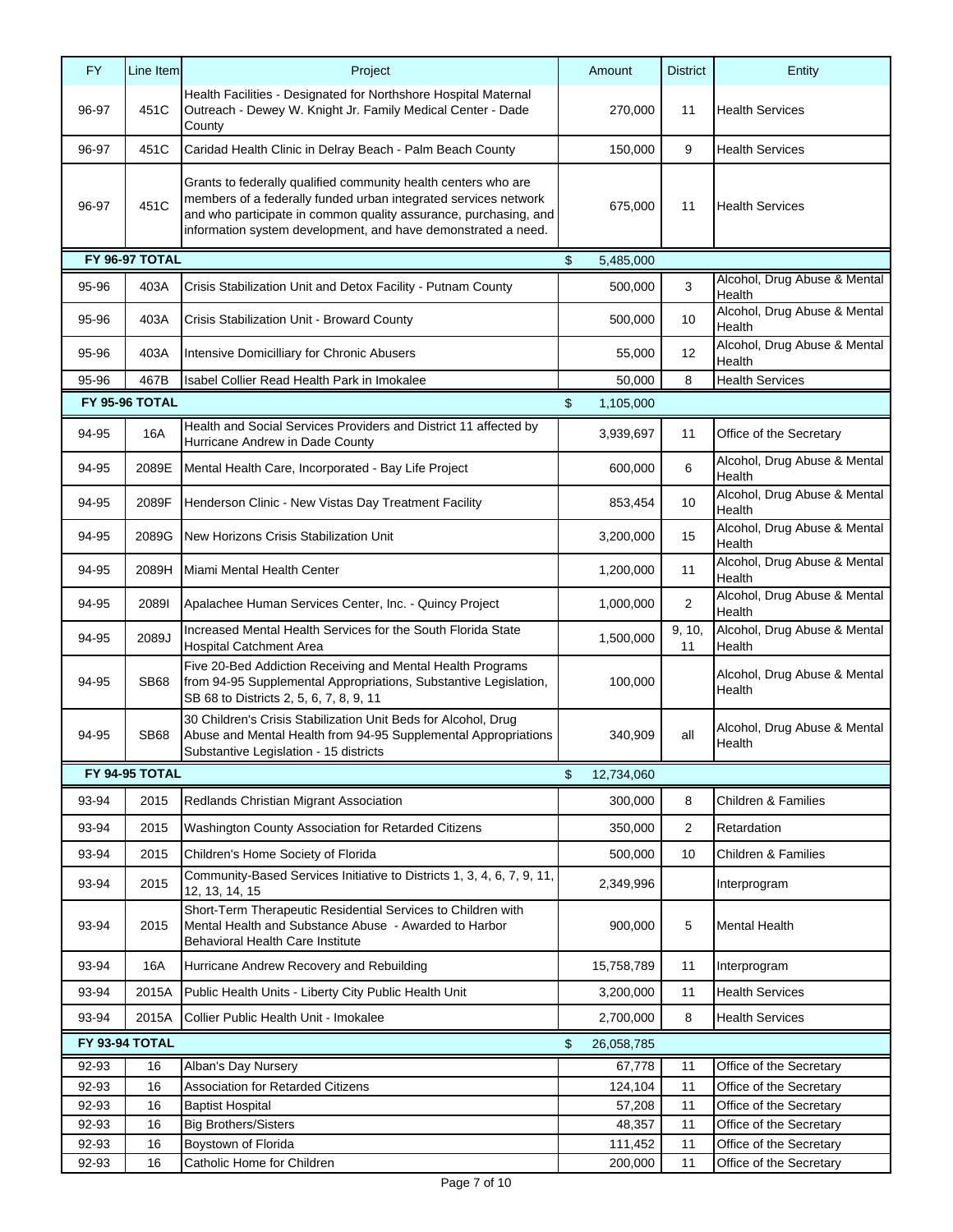| <b>FY</b> | Line Item      | Project                                                                                                                                                             | Amount          | <b>District</b> | Entity                                 |
|-----------|----------------|---------------------------------------------------------------------------------------------------------------------------------------------------------------------|-----------------|-----------------|----------------------------------------|
| 92-93     | 16             | Children's Home Society of Florida                                                                                                                                  | 200,000         | 11              | Office of the Secretary                |
| 92-93     | 16             | Greater Miami Jewish Federation                                                                                                                                     | 200,000         | 11              | Office of the Secretary                |
| 92-93     | 16             | Hearing and Speech Center                                                                                                                                           | 32,865          | 11              | Office of the Secretary                |
| 92-93     | 16             | Legal Services/Greater Miami                                                                                                                                        | 47,852          | 11              | Office of the Secretary                |
| 92-93     | 16             | <b>Mercy Hospital</b>                                                                                                                                               | 131,862         | 11              | Office of the Secretary                |
| 92-93     | 16             | Miami Cerebral Palsy                                                                                                                                                | 200,000         | 11              | Office of the Secretary                |
| 92-93     | 16             | Miami Mental Health Clinic                                                                                                                                          | 200,000         | 11              | Office of the Secretary                |
| 92-93     | 16             | Montgomery Foundation                                                                                                                                               | 200.000         | 11              | Office of the Secretary                |
| 92-93     | 16             | Pace Center for Girls                                                                                                                                               | 98,608          | 11              | Office of the Secretary                |
| 92-93     | 16             | <b>Parent Resource Center</b>                                                                                                                                       | 18,990          | 11              | Office of the Secretary                |
| 92-93     | 16             | South Miami Hospital in Homestead                                                                                                                                   | 200,000         | 11              | Office of the Secretary                |
| 92-93     | 16             | Sunrise Community, Inc.                                                                                                                                             | 135,000         | 11              | Office of the Secretary                |
|           | FY 92-93 TOTAL |                                                                                                                                                                     | \$<br>2,274,076 |                 |                                        |
| 90-91     | 2242A          | Citrus County Abuse Shelter Association, Inc.                                                                                                                       | 30,000          | 13              | Aging and Adult Services               |
| 90-91     | 2242B          | Oasis Older Adult Services, Inc.                                                                                                                                    | 250,000         | 6               | Aging and Adult Services               |
|           |                | Space Coast Association - Physically Handicapped Facility -                                                                                                         |                 |                 |                                        |
| 90-91     | 2242C          | Construction                                                                                                                                                        | 100,000         |                 | Aging and Adult Services               |
| 90-91     | 2242D          | Sunrise of Pasco County, Inc.                                                                                                                                       | 25,000          | 5               | Aging and Adult Services               |
| 90-91     | 2242E          | The Spring of Tampa Bay, Inc. - Hillsborough                                                                                                                        | 60,000          | 6               | Aging and Adult Services               |
| 90-91     | 2242F          | Construction Grant for Ruth Rales Jewish Family Services Adult<br>Day Care Center                                                                                   | 175,000         | 9               | Aging and Adult Services               |
| 90-91     | 2242G          | Washington County Council on Aging                                                                                                                                  | 25,000          | $\overline{2}$  | Aging and Adult Services               |
| 90-91     | 2242H          | Mount Sinai Medical Center                                                                                                                                          | 20,000          | 8               | Aging and Adult Services               |
| 90-91     | 22421          | Outreach, Inc. Adolescent Dependency Center - Lee County                                                                                                            | 681,000         | 3               | Alcohol, Drug Abuse & Mental<br>Health |
| 90-91     | 2242J          | Operation Par, Inc., Adolescent Substance Abuse Treatment<br>Facility                                                                                               | 400,000         |                 | Alcohol, Drug Abuse & Mental<br>Health |
| 90-91     | 2242K          | Renovation/Repairs/Construction of Children's Residential<br><b>Substance Abuse Treatment Facilities</b>                                                            | 2,364,530       | 11              | Alcohol, Drug Abuse & Mental<br>Health |
| 90-91     | 2242L          | Construction - Miami Mental Health Center CSU                                                                                                                       | 650,000         | 11              | Alcohol, Drug Abuse & Mental<br>Health |
| 90-91     | 2242M          | New Horizons/Treasure Coast - 30-Bed Crisis Stabilization Unit<br>Construction - St. Lucie County REVERTED                                                          | 800,000         | 15              | Alcohol, Drug Abuse & Mental<br>Health |
| 90-91     | 2242N          | Renovations and Equipment - Consumer Drop-In Center - Mental<br><b>Health Association of Dade</b>                                                                   | 40,000          | 11              | Alcohol, Drug Abuse & Mental<br>Health |
| 90-91     | <b>22420</b>   | Northside Center, Inc. - 32-Bed Psychiatric Hospital - Hillsborough<br>County                                                                                       | 1,400,000       | 6               | Alcohol, Drug Abuse & Mental<br>Health |
| 90-91     | 2242P          | Human Resources Services/Coastal Recovery Centers, Inc., Crisis<br>Stabilization Unit/Short Term Residential Treatment Construction -<br>Sarasota County - Sarasota | 650,000         | 8               | Alcohol, Drug Abuse & Mental<br>Health |
| 90-91     | 2242Q          | Facility Acquisition and Renovations - North Florida Mental Health<br>Center - Columbia County                                                                      | 175,000         | 3               | Alcohol, Drug Abuse & Mental<br>Health |
| 90-91     | 2242R          | Expansion - Kelly Hall Adolescent Residential Treatment Facility -<br>Coastal Recovery Centers, Inc. - Charlotte County                                             | 200,000         | 8               | Alcohol, Drug Abuse & Mental<br>Health |
| 90-91     | 2242S          | Construction - Crisis Stabilization Unit - 30 Beds - ACT Corporation<br>- Volusia County                                                                            | 900,000         | 12              | Alcohol, Drug Abuse & Mental<br>Health |
| 90-91     | 2242T          | Human Development Center of Pasco County - Children's Mental<br>Health                                                                                              | 150,000         | 5               | Alcohol, Drug Abuse & Mental<br>Health |
| 90-91     | 2242U          | Facility Acquisition and Renovation - Drug Abuse Comprehensive<br>Coordinating Office, Incorporated - Hillsborough County                                           | 125,700         | 6               | Alcohol, Drug Abuse & Mental<br>Health |
| 90-91     | 2242V          | New Mental Health Facility - St. Lucie County                                                                                                                       | 150,000         | 15              | Alcohol, Drug Abuse & Mental<br>Health |
| 90-91     | 2242W          | Renovations Phase II - Suncoast Center for Community Mental<br>Health, Inc. - Pinellas County                                                                       | 250,000         | 5               | Alcohol, Drug Abuse & Mental<br>Health |
| 90-91     | 2242X          | Renovations to Group Home - Fellowship House - Dade County                                                                                                          | 126,200         | 11              | Alcohol, Drug Abuse & Mental<br>Health |
| 90-91     | 2242Y          | Construction Detoxification Stabilization Facility - Citrus Mental<br>Health Center - Marion County                                                                 | 350,000         | 13              | Alcohol, Drug Abuse & Mental<br>Health |
| 90-91     | 2242Z          | Complete Construction - Women's Center - Help Centers, Inc. -<br><b>Duval County</b>                                                                                | 150,000         | 4               | Alcohol, Drug Abuse & Mental<br>Health |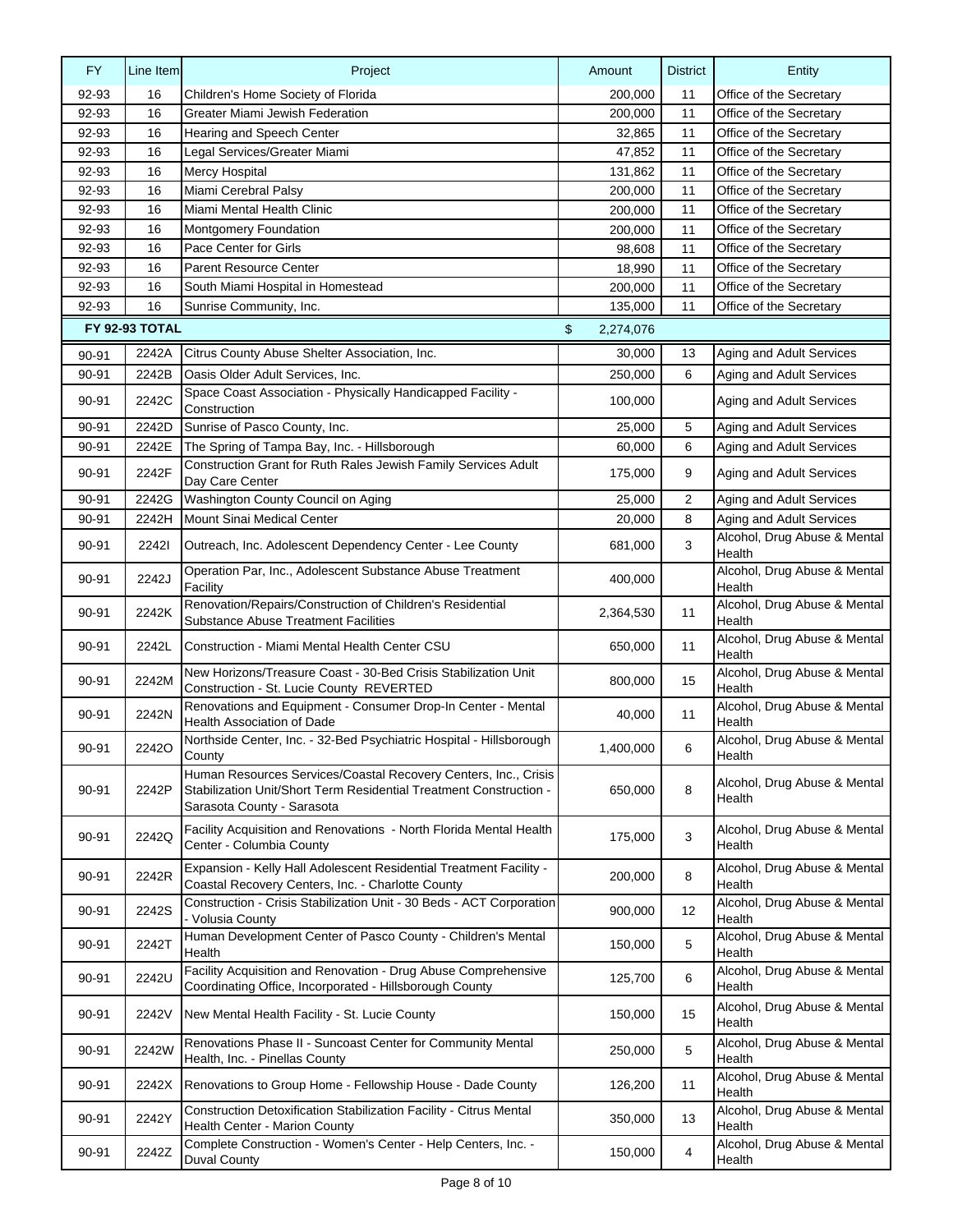| Alcohol, Drug Abuse & Mental<br>8<br>90-91<br>2242AA Complete Office Construction - Lee Mental Health Center, Inc.<br>175,000<br>Health<br>Alcohol, Drug Abuse & Mental<br>2242AB Broward Addiction Rehabilitation Center<br>90-91<br>300,000<br>10<br>Health<br>Alcohol, Drug Abuse & Mental<br>Transitional Halfway Facility - Center for Drug-Free Living - Orange<br>2242AC<br>$\overline{7}$<br>90-91<br>50,000<br>County<br>Health<br>Emergency Back-Up Generator - Mental Health Services of<br>Alcohol, Drug Abuse & Mental<br>$\overline{7}$<br>2242AD<br>90-91<br>35,000<br>Orange County, Inc.<br>Health<br>Furnishings - Woman's Drug Rehabilitation Facility - Temporary<br>Alcohol, Drug Abuse & Mental<br>2242AE<br>7<br>90-91<br>60,000<br>Living Center - Orange County<br>Health<br>Alcohol, Drug Abuse & Mental<br>11<br>90-91<br>2242AF<br>Expansion of Current Facility - Spectrum House - Dade County<br>75,000<br>Health<br>Alcohol, Drug Abuse & Mental<br>Program to Aid Drug Abusers (PAD), Inc. -<br>2242AG<br>14<br>90-91<br>90,000<br>Construction/Renovation Youth Camp - Polk County<br>Health<br>Alcohol, Drug Abuse & Mental<br>2242AH Passageway Residence - Dade County, Inc. - Construction Debts<br>11<br>90-91<br>75,000<br>Health<br>North Miami Mental Health Center - Construction Children's Short-<br>Alcohol, Drug Abuse & Mental<br>2242AI<br>11<br>90-91<br>200,000<br>Health<br>Term Residential Treatment Program<br>Alcohol, Drug Abuse & Mental<br>8<br>90-91<br>2242AJ<br>Drug Counseling/Construction - Serenity House<br>75,000<br>Health<br>2242AK Boys/Girls Club of Palm Beach<br>300,000<br>9<br>Children, Youth and Families<br>90-91<br>2242AL<br>Four-C Child Care Facility - Orange County<br>7<br>Children, Youth and Families<br>90-91<br>75,000<br>2242AM Allapattah Child Care Facility - Dade County<br>90-91<br>300,000<br>11<br>Children, Youth and Families<br>Hands In Action/Manos En Accion Children's Center - Dade<br>2242AN<br>90-91<br>50,000<br>11<br>Children, Youth and Families<br>County<br>Accepting Commitment To Self Help Enablement Center - Palm<br>2242AO<br>9<br>90-91<br>100,000<br>Children, Youth and Families<br><b>Beach County</b><br>Children's Home Society Emergency Shelter - Broward County<br>10<br>Children, Youth and Families<br>90-91<br>2242AP<br>150,000<br>2242AQ Police Athletic League Youth Programs Facility - Broward County<br>10<br>Children, Youth and Families<br>90-91<br>250,000<br>2242AR Safe Harbor North Runaway Center<br>9<br>90-91<br>160,000<br>Children, Youth and Families<br>90-91<br>2242AS Sarasota County Runaway Shelter<br>8<br>Children, Youth and Families<br>150,000<br>7<br>2242AT<br>Children, Youth and Families<br>90-91<br>Great Oaks Village - Orange County<br>175,000<br>Pinellas Marine Institute<br>2242AU<br>5<br>Children, Youth and Families<br>90-91<br>70,000<br>90-91<br>2242AV<br>Juvenile Assessment Center - Broward County<br>175,000<br>10<br>Children, Youth and Families<br>2242AW New Life Dwelling Center<br>6<br>90-91<br>35,000<br>Children, Youth and Families<br>135,000<br>Children, Youth and Families<br>90-91<br>2242AX Youth and Families Alternatives<br>5<br>2242AY<br>11<br>90-91<br>Dade Marine Institute<br>75,000<br>Children, Youth and Families<br>90-91<br>2242AZ Allapattah - Wynwood Child Care Facility Construction<br>150,000<br>Children, Youth and Families<br>Young Men's Christian Association (YMCA) Activity Center -<br>2242BA<br>90-91<br>250,000<br>10<br>Children, Youth and Families<br>Hollywood<br>Redlands Christian Migrant Association Building<br>8<br>90-91<br>2242BB<br>175,000<br>Children, Youth and Families<br>4<br>90-91<br>2242BC Richard L. Wilson Youth Center - Duval County<br>50,000<br>Children, Youth and Families<br>2242BD<br>Life Concepts Vocational Workshop Building<br><b>Developmental Services</b><br>90-91<br>150,000<br>Leon Association for Retarded Citizens, Inc., Lake House<br>2242BE<br>2<br>90-91<br>90,000<br><b>Developmental Services</b><br>Replacement<br>90-91<br>2242BF<br>Osceola Association for Retarded Citizens., Inc.<br>7<br><b>Developmental Services</b><br>75,000<br>8<br>90-91<br>Association of Retarded Citizens, Inc. - Lee County<br>300,000<br><b>Developmental Services</b><br>2242BG<br>90-91<br>2242BH<br>Lake County Association for Retarded Citizens - Pre-school<br>13<br><b>Developmental Services</b><br>100,000<br>2<br>90-91<br>2242BI<br>Jackson Association for Retarded, Inc.<br>24,000<br><b>Developmental Services</b><br>90-91<br>2242BJ<br>Dade County Association for Retarded Citizens<br>150,000<br>11<br><b>Developmental Services</b><br>5<br>90-91<br>2242BK<br>Louise H. Graham Training Center, Inc. - Pinellas<br>50,000<br><b>Developmental Services</b><br>St. Johns County Association of Retarded Citizens (ARC)<br>4<br>90-91<br>2242BL<br>150,000<br><b>Developmental Services</b><br>Santa Rosa Association for Retarded Citizens for Capital Costs<br>2242BM<br>90-91<br>125,000<br>$\mathbf{1}$<br><b>Developmental Services</b><br>Associated with the Blackwater Industries Facility | <b>FY</b> | Line Item | Project | Amount | <b>District</b> | Entity |
|-----------------------------------------------------------------------------------------------------------------------------------------------------------------------------------------------------------------------------------------------------------------------------------------------------------------------------------------------------------------------------------------------------------------------------------------------------------------------------------------------------------------------------------------------------------------------------------------------------------------------------------------------------------------------------------------------------------------------------------------------------------------------------------------------------------------------------------------------------------------------------------------------------------------------------------------------------------------------------------------------------------------------------------------------------------------------------------------------------------------------------------------------------------------------------------------------------------------------------------------------------------------------------------------------------------------------------------------------------------------------------------------------------------------------------------------------------------------------------------------------------------------------------------------------------------------------------------------------------------------------------------------------------------------------------------------------------------------------------------------------------------------------------------------------------------------------------------------------------------------------------------------------------------------------------------------------------------------------------------------------------------------------------------------------------------------------------------------------------------------------------------------------------------------------------------------------------------------------------------------------------------------------------------------------------------------------------------------------------------------------------------------------------------------------------------------------------------------------------------------------------------------------------------------------------------------------------------------------------------------------------------------------------------------------------------------------------------------------------------------------------------------------------------------------------------------------------------------------------------------------------------------------------------------------------------------------------------------------------------------------------------------------------------------------------------------------------------------------------------------------------------------------------------------------------------------------------------------------------------------------------------------------------------------------------------------------------------------------------------------------------------------------------------------------------------------------------------------------------------------------------------------------------------------------------------------------------------------------------------------------------------------------------------------------------------------------------------------------------------------------------------------------------------------------------------------------------------------------------------------------------------------------------------------------------------------------------------------------------------------------------------------------------------------------------------------------------------------------------------------------------------------------------------------------------------------------------------------------------------------------------------------------------------------------------------------------------------------------------------------------------------------------------------------------------------------------------------------------------------------------------------------------------------------------------------------------------------------------------------------------------------------------------------------------------------------------------------------------------------------------------------------------------------------------------------------------------------------------------------------------------------------------------------------------------------------------------------------------------------------------------------------------------------------------------------------------------------------------------------------------------------------------------------------------------------------------|-----------|-----------|---------|--------|-----------------|--------|
|                                                                                                                                                                                                                                                                                                                                                                                                                                                                                                                                                                                                                                                                                                                                                                                                                                                                                                                                                                                                                                                                                                                                                                                                                                                                                                                                                                                                                                                                                                                                                                                                                                                                                                                                                                                                                                                                                                                                                                                                                                                                                                                                                                                                                                                                                                                                                                                                                                                                                                                                                                                                                                                                                                                                                                                                                                                                                                                                                                                                                                                                                                                                                                                                                                                                                                                                                                                                                                                                                                                                                                                                                                                                                                                                                                                                                                                                                                                                                                                                                                                                                                                                                                                                                                                                                                                                                                                                                                                                                                                                                                                                                                                                                                                                                                                                                                                                                                                                                                                                                                                                                                                                                                                               |           |           |         |        |                 |        |
|                                                                                                                                                                                                                                                                                                                                                                                                                                                                                                                                                                                                                                                                                                                                                                                                                                                                                                                                                                                                                                                                                                                                                                                                                                                                                                                                                                                                                                                                                                                                                                                                                                                                                                                                                                                                                                                                                                                                                                                                                                                                                                                                                                                                                                                                                                                                                                                                                                                                                                                                                                                                                                                                                                                                                                                                                                                                                                                                                                                                                                                                                                                                                                                                                                                                                                                                                                                                                                                                                                                                                                                                                                                                                                                                                                                                                                                                                                                                                                                                                                                                                                                                                                                                                                                                                                                                                                                                                                                                                                                                                                                                                                                                                                                                                                                                                                                                                                                                                                                                                                                                                                                                                                                               |           |           |         |        |                 |        |
|                                                                                                                                                                                                                                                                                                                                                                                                                                                                                                                                                                                                                                                                                                                                                                                                                                                                                                                                                                                                                                                                                                                                                                                                                                                                                                                                                                                                                                                                                                                                                                                                                                                                                                                                                                                                                                                                                                                                                                                                                                                                                                                                                                                                                                                                                                                                                                                                                                                                                                                                                                                                                                                                                                                                                                                                                                                                                                                                                                                                                                                                                                                                                                                                                                                                                                                                                                                                                                                                                                                                                                                                                                                                                                                                                                                                                                                                                                                                                                                                                                                                                                                                                                                                                                                                                                                                                                                                                                                                                                                                                                                                                                                                                                                                                                                                                                                                                                                                                                                                                                                                                                                                                                                               |           |           |         |        |                 |        |
|                                                                                                                                                                                                                                                                                                                                                                                                                                                                                                                                                                                                                                                                                                                                                                                                                                                                                                                                                                                                                                                                                                                                                                                                                                                                                                                                                                                                                                                                                                                                                                                                                                                                                                                                                                                                                                                                                                                                                                                                                                                                                                                                                                                                                                                                                                                                                                                                                                                                                                                                                                                                                                                                                                                                                                                                                                                                                                                                                                                                                                                                                                                                                                                                                                                                                                                                                                                                                                                                                                                                                                                                                                                                                                                                                                                                                                                                                                                                                                                                                                                                                                                                                                                                                                                                                                                                                                                                                                                                                                                                                                                                                                                                                                                                                                                                                                                                                                                                                                                                                                                                                                                                                                                               |           |           |         |        |                 |        |
|                                                                                                                                                                                                                                                                                                                                                                                                                                                                                                                                                                                                                                                                                                                                                                                                                                                                                                                                                                                                                                                                                                                                                                                                                                                                                                                                                                                                                                                                                                                                                                                                                                                                                                                                                                                                                                                                                                                                                                                                                                                                                                                                                                                                                                                                                                                                                                                                                                                                                                                                                                                                                                                                                                                                                                                                                                                                                                                                                                                                                                                                                                                                                                                                                                                                                                                                                                                                                                                                                                                                                                                                                                                                                                                                                                                                                                                                                                                                                                                                                                                                                                                                                                                                                                                                                                                                                                                                                                                                                                                                                                                                                                                                                                                                                                                                                                                                                                                                                                                                                                                                                                                                                                                               |           |           |         |        |                 |        |
|                                                                                                                                                                                                                                                                                                                                                                                                                                                                                                                                                                                                                                                                                                                                                                                                                                                                                                                                                                                                                                                                                                                                                                                                                                                                                                                                                                                                                                                                                                                                                                                                                                                                                                                                                                                                                                                                                                                                                                                                                                                                                                                                                                                                                                                                                                                                                                                                                                                                                                                                                                                                                                                                                                                                                                                                                                                                                                                                                                                                                                                                                                                                                                                                                                                                                                                                                                                                                                                                                                                                                                                                                                                                                                                                                                                                                                                                                                                                                                                                                                                                                                                                                                                                                                                                                                                                                                                                                                                                                                                                                                                                                                                                                                                                                                                                                                                                                                                                                                                                                                                                                                                                                                                               |           |           |         |        |                 |        |
|                                                                                                                                                                                                                                                                                                                                                                                                                                                                                                                                                                                                                                                                                                                                                                                                                                                                                                                                                                                                                                                                                                                                                                                                                                                                                                                                                                                                                                                                                                                                                                                                                                                                                                                                                                                                                                                                                                                                                                                                                                                                                                                                                                                                                                                                                                                                                                                                                                                                                                                                                                                                                                                                                                                                                                                                                                                                                                                                                                                                                                                                                                                                                                                                                                                                                                                                                                                                                                                                                                                                                                                                                                                                                                                                                                                                                                                                                                                                                                                                                                                                                                                                                                                                                                                                                                                                                                                                                                                                                                                                                                                                                                                                                                                                                                                                                                                                                                                                                                                                                                                                                                                                                                                               |           |           |         |        |                 |        |
|                                                                                                                                                                                                                                                                                                                                                                                                                                                                                                                                                                                                                                                                                                                                                                                                                                                                                                                                                                                                                                                                                                                                                                                                                                                                                                                                                                                                                                                                                                                                                                                                                                                                                                                                                                                                                                                                                                                                                                                                                                                                                                                                                                                                                                                                                                                                                                                                                                                                                                                                                                                                                                                                                                                                                                                                                                                                                                                                                                                                                                                                                                                                                                                                                                                                                                                                                                                                                                                                                                                                                                                                                                                                                                                                                                                                                                                                                                                                                                                                                                                                                                                                                                                                                                                                                                                                                                                                                                                                                                                                                                                                                                                                                                                                                                                                                                                                                                                                                                                                                                                                                                                                                                                               |           |           |         |        |                 |        |
|                                                                                                                                                                                                                                                                                                                                                                                                                                                                                                                                                                                                                                                                                                                                                                                                                                                                                                                                                                                                                                                                                                                                                                                                                                                                                                                                                                                                                                                                                                                                                                                                                                                                                                                                                                                                                                                                                                                                                                                                                                                                                                                                                                                                                                                                                                                                                                                                                                                                                                                                                                                                                                                                                                                                                                                                                                                                                                                                                                                                                                                                                                                                                                                                                                                                                                                                                                                                                                                                                                                                                                                                                                                                                                                                                                                                                                                                                                                                                                                                                                                                                                                                                                                                                                                                                                                                                                                                                                                                                                                                                                                                                                                                                                                                                                                                                                                                                                                                                                                                                                                                                                                                                                                               |           |           |         |        |                 |        |
|                                                                                                                                                                                                                                                                                                                                                                                                                                                                                                                                                                                                                                                                                                                                                                                                                                                                                                                                                                                                                                                                                                                                                                                                                                                                                                                                                                                                                                                                                                                                                                                                                                                                                                                                                                                                                                                                                                                                                                                                                                                                                                                                                                                                                                                                                                                                                                                                                                                                                                                                                                                                                                                                                                                                                                                                                                                                                                                                                                                                                                                                                                                                                                                                                                                                                                                                                                                                                                                                                                                                                                                                                                                                                                                                                                                                                                                                                                                                                                                                                                                                                                                                                                                                                                                                                                                                                                                                                                                                                                                                                                                                                                                                                                                                                                                                                                                                                                                                                                                                                                                                                                                                                                                               |           |           |         |        |                 |        |
|                                                                                                                                                                                                                                                                                                                                                                                                                                                                                                                                                                                                                                                                                                                                                                                                                                                                                                                                                                                                                                                                                                                                                                                                                                                                                                                                                                                                                                                                                                                                                                                                                                                                                                                                                                                                                                                                                                                                                                                                                                                                                                                                                                                                                                                                                                                                                                                                                                                                                                                                                                                                                                                                                                                                                                                                                                                                                                                                                                                                                                                                                                                                                                                                                                                                                                                                                                                                                                                                                                                                                                                                                                                                                                                                                                                                                                                                                                                                                                                                                                                                                                                                                                                                                                                                                                                                                                                                                                                                                                                                                                                                                                                                                                                                                                                                                                                                                                                                                                                                                                                                                                                                                                                               |           |           |         |        |                 |        |
|                                                                                                                                                                                                                                                                                                                                                                                                                                                                                                                                                                                                                                                                                                                                                                                                                                                                                                                                                                                                                                                                                                                                                                                                                                                                                                                                                                                                                                                                                                                                                                                                                                                                                                                                                                                                                                                                                                                                                                                                                                                                                                                                                                                                                                                                                                                                                                                                                                                                                                                                                                                                                                                                                                                                                                                                                                                                                                                                                                                                                                                                                                                                                                                                                                                                                                                                                                                                                                                                                                                                                                                                                                                                                                                                                                                                                                                                                                                                                                                                                                                                                                                                                                                                                                                                                                                                                                                                                                                                                                                                                                                                                                                                                                                                                                                                                                                                                                                                                                                                                                                                                                                                                                                               |           |           |         |        |                 |        |
|                                                                                                                                                                                                                                                                                                                                                                                                                                                                                                                                                                                                                                                                                                                                                                                                                                                                                                                                                                                                                                                                                                                                                                                                                                                                                                                                                                                                                                                                                                                                                                                                                                                                                                                                                                                                                                                                                                                                                                                                                                                                                                                                                                                                                                                                                                                                                                                                                                                                                                                                                                                                                                                                                                                                                                                                                                                                                                                                                                                                                                                                                                                                                                                                                                                                                                                                                                                                                                                                                                                                                                                                                                                                                                                                                                                                                                                                                                                                                                                                                                                                                                                                                                                                                                                                                                                                                                                                                                                                                                                                                                                                                                                                                                                                                                                                                                                                                                                                                                                                                                                                                                                                                                                               |           |           |         |        |                 |        |
|                                                                                                                                                                                                                                                                                                                                                                                                                                                                                                                                                                                                                                                                                                                                                                                                                                                                                                                                                                                                                                                                                                                                                                                                                                                                                                                                                                                                                                                                                                                                                                                                                                                                                                                                                                                                                                                                                                                                                                                                                                                                                                                                                                                                                                                                                                                                                                                                                                                                                                                                                                                                                                                                                                                                                                                                                                                                                                                                                                                                                                                                                                                                                                                                                                                                                                                                                                                                                                                                                                                                                                                                                                                                                                                                                                                                                                                                                                                                                                                                                                                                                                                                                                                                                                                                                                                                                                                                                                                                                                                                                                                                                                                                                                                                                                                                                                                                                                                                                                                                                                                                                                                                                                                               |           |           |         |        |                 |        |
|                                                                                                                                                                                                                                                                                                                                                                                                                                                                                                                                                                                                                                                                                                                                                                                                                                                                                                                                                                                                                                                                                                                                                                                                                                                                                                                                                                                                                                                                                                                                                                                                                                                                                                                                                                                                                                                                                                                                                                                                                                                                                                                                                                                                                                                                                                                                                                                                                                                                                                                                                                                                                                                                                                                                                                                                                                                                                                                                                                                                                                                                                                                                                                                                                                                                                                                                                                                                                                                                                                                                                                                                                                                                                                                                                                                                                                                                                                                                                                                                                                                                                                                                                                                                                                                                                                                                                                                                                                                                                                                                                                                                                                                                                                                                                                                                                                                                                                                                                                                                                                                                                                                                                                                               |           |           |         |        |                 |        |
|                                                                                                                                                                                                                                                                                                                                                                                                                                                                                                                                                                                                                                                                                                                                                                                                                                                                                                                                                                                                                                                                                                                                                                                                                                                                                                                                                                                                                                                                                                                                                                                                                                                                                                                                                                                                                                                                                                                                                                                                                                                                                                                                                                                                                                                                                                                                                                                                                                                                                                                                                                                                                                                                                                                                                                                                                                                                                                                                                                                                                                                                                                                                                                                                                                                                                                                                                                                                                                                                                                                                                                                                                                                                                                                                                                                                                                                                                                                                                                                                                                                                                                                                                                                                                                                                                                                                                                                                                                                                                                                                                                                                                                                                                                                                                                                                                                                                                                                                                                                                                                                                                                                                                                                               |           |           |         |        |                 |        |
|                                                                                                                                                                                                                                                                                                                                                                                                                                                                                                                                                                                                                                                                                                                                                                                                                                                                                                                                                                                                                                                                                                                                                                                                                                                                                                                                                                                                                                                                                                                                                                                                                                                                                                                                                                                                                                                                                                                                                                                                                                                                                                                                                                                                                                                                                                                                                                                                                                                                                                                                                                                                                                                                                                                                                                                                                                                                                                                                                                                                                                                                                                                                                                                                                                                                                                                                                                                                                                                                                                                                                                                                                                                                                                                                                                                                                                                                                                                                                                                                                                                                                                                                                                                                                                                                                                                                                                                                                                                                                                                                                                                                                                                                                                                                                                                                                                                                                                                                                                                                                                                                                                                                                                                               |           |           |         |        |                 |        |
|                                                                                                                                                                                                                                                                                                                                                                                                                                                                                                                                                                                                                                                                                                                                                                                                                                                                                                                                                                                                                                                                                                                                                                                                                                                                                                                                                                                                                                                                                                                                                                                                                                                                                                                                                                                                                                                                                                                                                                                                                                                                                                                                                                                                                                                                                                                                                                                                                                                                                                                                                                                                                                                                                                                                                                                                                                                                                                                                                                                                                                                                                                                                                                                                                                                                                                                                                                                                                                                                                                                                                                                                                                                                                                                                                                                                                                                                                                                                                                                                                                                                                                                                                                                                                                                                                                                                                                                                                                                                                                                                                                                                                                                                                                                                                                                                                                                                                                                                                                                                                                                                                                                                                                                               |           |           |         |        |                 |        |
|                                                                                                                                                                                                                                                                                                                                                                                                                                                                                                                                                                                                                                                                                                                                                                                                                                                                                                                                                                                                                                                                                                                                                                                                                                                                                                                                                                                                                                                                                                                                                                                                                                                                                                                                                                                                                                                                                                                                                                                                                                                                                                                                                                                                                                                                                                                                                                                                                                                                                                                                                                                                                                                                                                                                                                                                                                                                                                                                                                                                                                                                                                                                                                                                                                                                                                                                                                                                                                                                                                                                                                                                                                                                                                                                                                                                                                                                                                                                                                                                                                                                                                                                                                                                                                                                                                                                                                                                                                                                                                                                                                                                                                                                                                                                                                                                                                                                                                                                                                                                                                                                                                                                                                                               |           |           |         |        |                 |        |
|                                                                                                                                                                                                                                                                                                                                                                                                                                                                                                                                                                                                                                                                                                                                                                                                                                                                                                                                                                                                                                                                                                                                                                                                                                                                                                                                                                                                                                                                                                                                                                                                                                                                                                                                                                                                                                                                                                                                                                                                                                                                                                                                                                                                                                                                                                                                                                                                                                                                                                                                                                                                                                                                                                                                                                                                                                                                                                                                                                                                                                                                                                                                                                                                                                                                                                                                                                                                                                                                                                                                                                                                                                                                                                                                                                                                                                                                                                                                                                                                                                                                                                                                                                                                                                                                                                                                                                                                                                                                                                                                                                                                                                                                                                                                                                                                                                                                                                                                                                                                                                                                                                                                                                                               |           |           |         |        |                 |        |
|                                                                                                                                                                                                                                                                                                                                                                                                                                                                                                                                                                                                                                                                                                                                                                                                                                                                                                                                                                                                                                                                                                                                                                                                                                                                                                                                                                                                                                                                                                                                                                                                                                                                                                                                                                                                                                                                                                                                                                                                                                                                                                                                                                                                                                                                                                                                                                                                                                                                                                                                                                                                                                                                                                                                                                                                                                                                                                                                                                                                                                                                                                                                                                                                                                                                                                                                                                                                                                                                                                                                                                                                                                                                                                                                                                                                                                                                                                                                                                                                                                                                                                                                                                                                                                                                                                                                                                                                                                                                                                                                                                                                                                                                                                                                                                                                                                                                                                                                                                                                                                                                                                                                                                                               |           |           |         |        |                 |        |
|                                                                                                                                                                                                                                                                                                                                                                                                                                                                                                                                                                                                                                                                                                                                                                                                                                                                                                                                                                                                                                                                                                                                                                                                                                                                                                                                                                                                                                                                                                                                                                                                                                                                                                                                                                                                                                                                                                                                                                                                                                                                                                                                                                                                                                                                                                                                                                                                                                                                                                                                                                                                                                                                                                                                                                                                                                                                                                                                                                                                                                                                                                                                                                                                                                                                                                                                                                                                                                                                                                                                                                                                                                                                                                                                                                                                                                                                                                                                                                                                                                                                                                                                                                                                                                                                                                                                                                                                                                                                                                                                                                                                                                                                                                                                                                                                                                                                                                                                                                                                                                                                                                                                                                                               |           |           |         |        |                 |        |
|                                                                                                                                                                                                                                                                                                                                                                                                                                                                                                                                                                                                                                                                                                                                                                                                                                                                                                                                                                                                                                                                                                                                                                                                                                                                                                                                                                                                                                                                                                                                                                                                                                                                                                                                                                                                                                                                                                                                                                                                                                                                                                                                                                                                                                                                                                                                                                                                                                                                                                                                                                                                                                                                                                                                                                                                                                                                                                                                                                                                                                                                                                                                                                                                                                                                                                                                                                                                                                                                                                                                                                                                                                                                                                                                                                                                                                                                                                                                                                                                                                                                                                                                                                                                                                                                                                                                                                                                                                                                                                                                                                                                                                                                                                                                                                                                                                                                                                                                                                                                                                                                                                                                                                                               |           |           |         |        |                 |        |
|                                                                                                                                                                                                                                                                                                                                                                                                                                                                                                                                                                                                                                                                                                                                                                                                                                                                                                                                                                                                                                                                                                                                                                                                                                                                                                                                                                                                                                                                                                                                                                                                                                                                                                                                                                                                                                                                                                                                                                                                                                                                                                                                                                                                                                                                                                                                                                                                                                                                                                                                                                                                                                                                                                                                                                                                                                                                                                                                                                                                                                                                                                                                                                                                                                                                                                                                                                                                                                                                                                                                                                                                                                                                                                                                                                                                                                                                                                                                                                                                                                                                                                                                                                                                                                                                                                                                                                                                                                                                                                                                                                                                                                                                                                                                                                                                                                                                                                                                                                                                                                                                                                                                                                                               |           |           |         |        |                 |        |
|                                                                                                                                                                                                                                                                                                                                                                                                                                                                                                                                                                                                                                                                                                                                                                                                                                                                                                                                                                                                                                                                                                                                                                                                                                                                                                                                                                                                                                                                                                                                                                                                                                                                                                                                                                                                                                                                                                                                                                                                                                                                                                                                                                                                                                                                                                                                                                                                                                                                                                                                                                                                                                                                                                                                                                                                                                                                                                                                                                                                                                                                                                                                                                                                                                                                                                                                                                                                                                                                                                                                                                                                                                                                                                                                                                                                                                                                                                                                                                                                                                                                                                                                                                                                                                                                                                                                                                                                                                                                                                                                                                                                                                                                                                                                                                                                                                                                                                                                                                                                                                                                                                                                                                                               |           |           |         |        |                 |        |
|                                                                                                                                                                                                                                                                                                                                                                                                                                                                                                                                                                                                                                                                                                                                                                                                                                                                                                                                                                                                                                                                                                                                                                                                                                                                                                                                                                                                                                                                                                                                                                                                                                                                                                                                                                                                                                                                                                                                                                                                                                                                                                                                                                                                                                                                                                                                                                                                                                                                                                                                                                                                                                                                                                                                                                                                                                                                                                                                                                                                                                                                                                                                                                                                                                                                                                                                                                                                                                                                                                                                                                                                                                                                                                                                                                                                                                                                                                                                                                                                                                                                                                                                                                                                                                                                                                                                                                                                                                                                                                                                                                                                                                                                                                                                                                                                                                                                                                                                                                                                                                                                                                                                                                                               |           |           |         |        |                 |        |
|                                                                                                                                                                                                                                                                                                                                                                                                                                                                                                                                                                                                                                                                                                                                                                                                                                                                                                                                                                                                                                                                                                                                                                                                                                                                                                                                                                                                                                                                                                                                                                                                                                                                                                                                                                                                                                                                                                                                                                                                                                                                                                                                                                                                                                                                                                                                                                                                                                                                                                                                                                                                                                                                                                                                                                                                                                                                                                                                                                                                                                                                                                                                                                                                                                                                                                                                                                                                                                                                                                                                                                                                                                                                                                                                                                                                                                                                                                                                                                                                                                                                                                                                                                                                                                                                                                                                                                                                                                                                                                                                                                                                                                                                                                                                                                                                                                                                                                                                                                                                                                                                                                                                                                                               |           |           |         |        |                 |        |
|                                                                                                                                                                                                                                                                                                                                                                                                                                                                                                                                                                                                                                                                                                                                                                                                                                                                                                                                                                                                                                                                                                                                                                                                                                                                                                                                                                                                                                                                                                                                                                                                                                                                                                                                                                                                                                                                                                                                                                                                                                                                                                                                                                                                                                                                                                                                                                                                                                                                                                                                                                                                                                                                                                                                                                                                                                                                                                                                                                                                                                                                                                                                                                                                                                                                                                                                                                                                                                                                                                                                                                                                                                                                                                                                                                                                                                                                                                                                                                                                                                                                                                                                                                                                                                                                                                                                                                                                                                                                                                                                                                                                                                                                                                                                                                                                                                                                                                                                                                                                                                                                                                                                                                                               |           |           |         |        |                 |        |
|                                                                                                                                                                                                                                                                                                                                                                                                                                                                                                                                                                                                                                                                                                                                                                                                                                                                                                                                                                                                                                                                                                                                                                                                                                                                                                                                                                                                                                                                                                                                                                                                                                                                                                                                                                                                                                                                                                                                                                                                                                                                                                                                                                                                                                                                                                                                                                                                                                                                                                                                                                                                                                                                                                                                                                                                                                                                                                                                                                                                                                                                                                                                                                                                                                                                                                                                                                                                                                                                                                                                                                                                                                                                                                                                                                                                                                                                                                                                                                                                                                                                                                                                                                                                                                                                                                                                                                                                                                                                                                                                                                                                                                                                                                                                                                                                                                                                                                                                                                                                                                                                                                                                                                                               |           |           |         |        |                 |        |
|                                                                                                                                                                                                                                                                                                                                                                                                                                                                                                                                                                                                                                                                                                                                                                                                                                                                                                                                                                                                                                                                                                                                                                                                                                                                                                                                                                                                                                                                                                                                                                                                                                                                                                                                                                                                                                                                                                                                                                                                                                                                                                                                                                                                                                                                                                                                                                                                                                                                                                                                                                                                                                                                                                                                                                                                                                                                                                                                                                                                                                                                                                                                                                                                                                                                                                                                                                                                                                                                                                                                                                                                                                                                                                                                                                                                                                                                                                                                                                                                                                                                                                                                                                                                                                                                                                                                                                                                                                                                                                                                                                                                                                                                                                                                                                                                                                                                                                                                                                                                                                                                                                                                                                                               |           |           |         |        |                 |        |
|                                                                                                                                                                                                                                                                                                                                                                                                                                                                                                                                                                                                                                                                                                                                                                                                                                                                                                                                                                                                                                                                                                                                                                                                                                                                                                                                                                                                                                                                                                                                                                                                                                                                                                                                                                                                                                                                                                                                                                                                                                                                                                                                                                                                                                                                                                                                                                                                                                                                                                                                                                                                                                                                                                                                                                                                                                                                                                                                                                                                                                                                                                                                                                                                                                                                                                                                                                                                                                                                                                                                                                                                                                                                                                                                                                                                                                                                                                                                                                                                                                                                                                                                                                                                                                                                                                                                                                                                                                                                                                                                                                                                                                                                                                                                                                                                                                                                                                                                                                                                                                                                                                                                                                                               |           |           |         |        |                 |        |
|                                                                                                                                                                                                                                                                                                                                                                                                                                                                                                                                                                                                                                                                                                                                                                                                                                                                                                                                                                                                                                                                                                                                                                                                                                                                                                                                                                                                                                                                                                                                                                                                                                                                                                                                                                                                                                                                                                                                                                                                                                                                                                                                                                                                                                                                                                                                                                                                                                                                                                                                                                                                                                                                                                                                                                                                                                                                                                                                                                                                                                                                                                                                                                                                                                                                                                                                                                                                                                                                                                                                                                                                                                                                                                                                                                                                                                                                                                                                                                                                                                                                                                                                                                                                                                                                                                                                                                                                                                                                                                                                                                                                                                                                                                                                                                                                                                                                                                                                                                                                                                                                                                                                                                                               |           |           |         |        |                 |        |
|                                                                                                                                                                                                                                                                                                                                                                                                                                                                                                                                                                                                                                                                                                                                                                                                                                                                                                                                                                                                                                                                                                                                                                                                                                                                                                                                                                                                                                                                                                                                                                                                                                                                                                                                                                                                                                                                                                                                                                                                                                                                                                                                                                                                                                                                                                                                                                                                                                                                                                                                                                                                                                                                                                                                                                                                                                                                                                                                                                                                                                                                                                                                                                                                                                                                                                                                                                                                                                                                                                                                                                                                                                                                                                                                                                                                                                                                                                                                                                                                                                                                                                                                                                                                                                                                                                                                                                                                                                                                                                                                                                                                                                                                                                                                                                                                                                                                                                                                                                                                                                                                                                                                                                                               |           |           |         |        |                 |        |
|                                                                                                                                                                                                                                                                                                                                                                                                                                                                                                                                                                                                                                                                                                                                                                                                                                                                                                                                                                                                                                                                                                                                                                                                                                                                                                                                                                                                                                                                                                                                                                                                                                                                                                                                                                                                                                                                                                                                                                                                                                                                                                                                                                                                                                                                                                                                                                                                                                                                                                                                                                                                                                                                                                                                                                                                                                                                                                                                                                                                                                                                                                                                                                                                                                                                                                                                                                                                                                                                                                                                                                                                                                                                                                                                                                                                                                                                                                                                                                                                                                                                                                                                                                                                                                                                                                                                                                                                                                                                                                                                                                                                                                                                                                                                                                                                                                                                                                                                                                                                                                                                                                                                                                                               |           |           |         |        |                 |        |
|                                                                                                                                                                                                                                                                                                                                                                                                                                                                                                                                                                                                                                                                                                                                                                                                                                                                                                                                                                                                                                                                                                                                                                                                                                                                                                                                                                                                                                                                                                                                                                                                                                                                                                                                                                                                                                                                                                                                                                                                                                                                                                                                                                                                                                                                                                                                                                                                                                                                                                                                                                                                                                                                                                                                                                                                                                                                                                                                                                                                                                                                                                                                                                                                                                                                                                                                                                                                                                                                                                                                                                                                                                                                                                                                                                                                                                                                                                                                                                                                                                                                                                                                                                                                                                                                                                                                                                                                                                                                                                                                                                                                                                                                                                                                                                                                                                                                                                                                                                                                                                                                                                                                                                                               |           |           |         |        |                 |        |
|                                                                                                                                                                                                                                                                                                                                                                                                                                                                                                                                                                                                                                                                                                                                                                                                                                                                                                                                                                                                                                                                                                                                                                                                                                                                                                                                                                                                                                                                                                                                                                                                                                                                                                                                                                                                                                                                                                                                                                                                                                                                                                                                                                                                                                                                                                                                                                                                                                                                                                                                                                                                                                                                                                                                                                                                                                                                                                                                                                                                                                                                                                                                                                                                                                                                                                                                                                                                                                                                                                                                                                                                                                                                                                                                                                                                                                                                                                                                                                                                                                                                                                                                                                                                                                                                                                                                                                                                                                                                                                                                                                                                                                                                                                                                                                                                                                                                                                                                                                                                                                                                                                                                                                                               |           |           |         |        |                 |        |
|                                                                                                                                                                                                                                                                                                                                                                                                                                                                                                                                                                                                                                                                                                                                                                                                                                                                                                                                                                                                                                                                                                                                                                                                                                                                                                                                                                                                                                                                                                                                                                                                                                                                                                                                                                                                                                                                                                                                                                                                                                                                                                                                                                                                                                                                                                                                                                                                                                                                                                                                                                                                                                                                                                                                                                                                                                                                                                                                                                                                                                                                                                                                                                                                                                                                                                                                                                                                                                                                                                                                                                                                                                                                                                                                                                                                                                                                                                                                                                                                                                                                                                                                                                                                                                                                                                                                                                                                                                                                                                                                                                                                                                                                                                                                                                                                                                                                                                                                                                                                                                                                                                                                                                                               |           |           |         |        |                 |        |
|                                                                                                                                                                                                                                                                                                                                                                                                                                                                                                                                                                                                                                                                                                                                                                                                                                                                                                                                                                                                                                                                                                                                                                                                                                                                                                                                                                                                                                                                                                                                                                                                                                                                                                                                                                                                                                                                                                                                                                                                                                                                                                                                                                                                                                                                                                                                                                                                                                                                                                                                                                                                                                                                                                                                                                                                                                                                                                                                                                                                                                                                                                                                                                                                                                                                                                                                                                                                                                                                                                                                                                                                                                                                                                                                                                                                                                                                                                                                                                                                                                                                                                                                                                                                                                                                                                                                                                                                                                                                                                                                                                                                                                                                                                                                                                                                                                                                                                                                                                                                                                                                                                                                                                                               |           |           |         |        |                 |        |
|                                                                                                                                                                                                                                                                                                                                                                                                                                                                                                                                                                                                                                                                                                                                                                                                                                                                                                                                                                                                                                                                                                                                                                                                                                                                                                                                                                                                                                                                                                                                                                                                                                                                                                                                                                                                                                                                                                                                                                                                                                                                                                                                                                                                                                                                                                                                                                                                                                                                                                                                                                                                                                                                                                                                                                                                                                                                                                                                                                                                                                                                                                                                                                                                                                                                                                                                                                                                                                                                                                                                                                                                                                                                                                                                                                                                                                                                                                                                                                                                                                                                                                                                                                                                                                                                                                                                                                                                                                                                                                                                                                                                                                                                                                                                                                                                                                                                                                                                                                                                                                                                                                                                                                                               |           |           |         |        |                 |        |